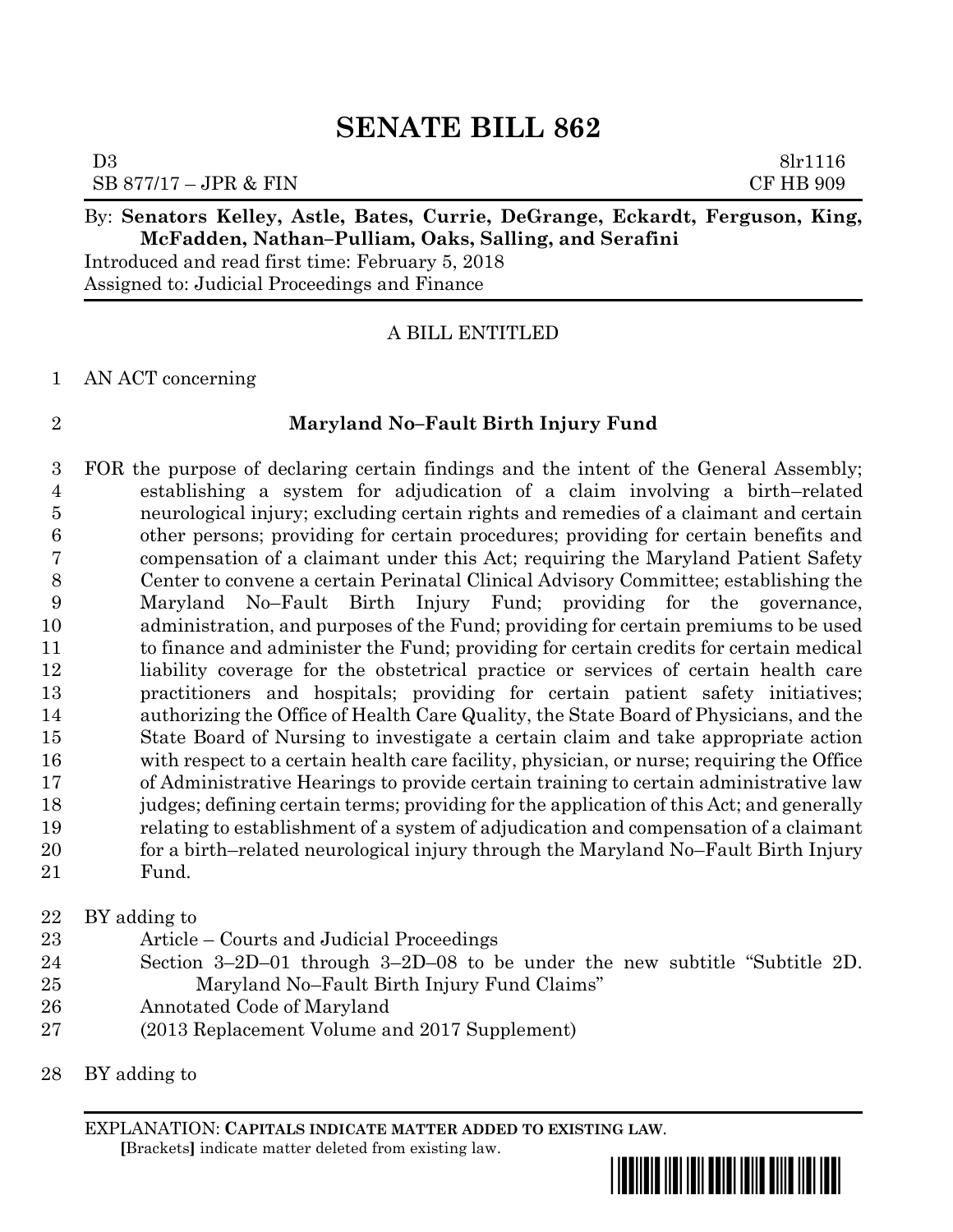| 1<br>$\overline{2}$<br>3<br>$\overline{4}$<br>5 | Article – Health – General<br>Section 20–1901 through 20–1903 to be under the new subtitle "Subtitle 19. Birth"<br>Injury Prevention"<br>Annotated Code of Maryland<br>(2015 Replacement Volume and 2017 Supplement) |
|-------------------------------------------------|----------------------------------------------------------------------------------------------------------------------------------------------------------------------------------------------------------------------|
| 6<br>7<br>8<br>9<br>10<br>11                    | BY adding to<br>Article – Insurance<br>Section 33–101 through 33–304 to be under the new title "Title 33. Maryland"<br>No-Fault Birth Injury Fund"<br>Annotated Code of Maryland<br>(2017 Replacement Volume)        |
| 12<br>13                                        | SECTION 1. BE IT ENACTED BY THE GENERAL ASSEMBLY OF MARYLAND,<br>That the Laws of Maryland read as follows:                                                                                                          |
| 14                                              | <b>Article – Courts and Judicial Proceedings</b>                                                                                                                                                                     |
| 15                                              | SUBTITLE 2D. MARYLAND NO-FAULT BIRTH INJURY FUND CLAIMS.                                                                                                                                                             |
| 16                                              | $3 - 2D - 01$ .                                                                                                                                                                                                      |
| 17<br>18                                        | IN THIS SUBTITLE THE FOLLOWING WORDS HAVE THE MEANINGS<br>(A)<br><b>INDICATED.</b>                                                                                                                                   |
| 19<br>20<br>21                                  | "BIRTH-RELATED NEUROLOGICAL INJURY" MEANS AN INJURY TO<br>(B)<br>(1)<br>THE BRAIN OR SPINAL CORD OF A LIVE INFANT BORN IN A MARYLAND HOSPITAL<br>THAT:                                                               |
| 22<br>23<br>24                                  | (I)<br>IS CAUSED BY OXYGEN DEPRIVATION OR OTHER INJURY<br>THAT OCCURRED OR COULD HAVE OCCURRED DURING LABOR, DURING DELIVERY,<br>OR IN THE RESUSCITATIVE PERIOD AFTER DELIVERY; AND                                  |
| 25<br>26                                        | (II) RENDERS THE INFANT PERMANENTLY NEUROLOGICALLY<br>AND PHYSICALLY IMPAIRED.                                                                                                                                       |
| 27<br>28                                        | "BIRTH-RELATED NEUROLOGICAL INJURY" DOES NOT INCLUDE<br>(2)<br>DISABILITY OR DEATH CAUSED BY GENETIC OR CONGENITAL ABNORMALITY.                                                                                      |
| 29<br>30<br>31                                  | (C) "CLAIMANT" MEANS A PERSON WHO FILES A CLAIM IN ACCORDANCE<br>WITH § 3-2D-04 OF THIS SUBTITLE FOR BENEFITS OR COMPENSATION FOR A<br>BIRTH-RELATED NEUROLOGICAL INJURY THAT OCCURS IN THE STATE.                   |
| 32                                              | "FUND" MEANS THE MARYLAND NO-FAULT BIRTH INJURY FUND.<br>(D)                                                                                                                                                         |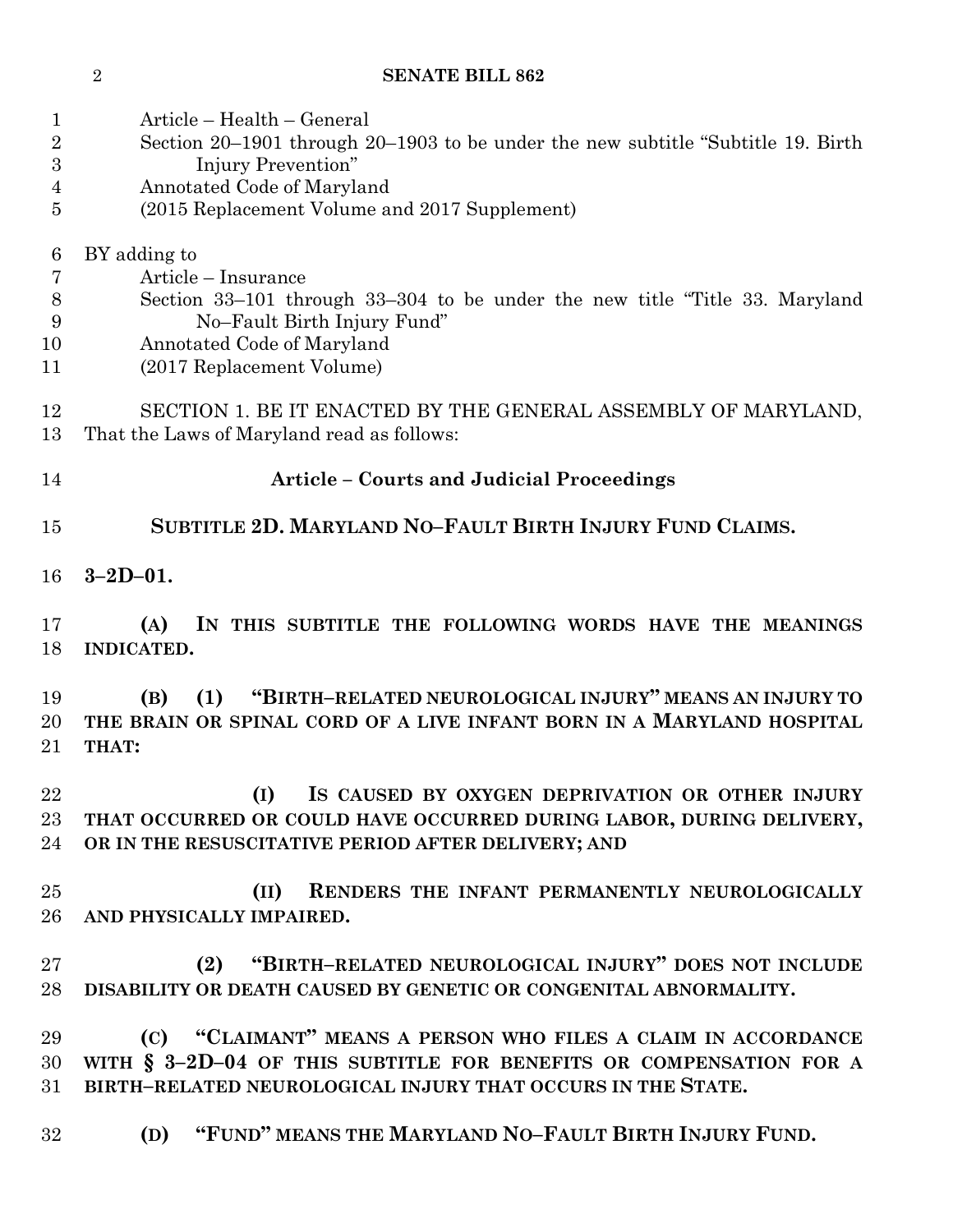**(E) "HEALTH CARE PRACTITIONER" MEANS AN INDIVIDUAL LICENSED OR CERTIFIED OR OTHERWISE AUTHORIZED TO PROVIDE OBSTETRICAL SERVICES OR AN INDIVIDUAL LICENSED OR CERTIFIED UNDER THE HEALTH OCCUPATIONS ARTICLE TO PRACTICE MIDWIFERY.**

 **(F) "HOSPITAL" HAS THE MEANING STATED IN § 19–301 OF THE HEALTH – GENERAL ARTICLE.**

**(G) "OFFICE" MEANS THE OFFICE OF ADMINISTRATIVE HEARINGS.**

- **(H) "PHYSICIAN" MEANS AN INDIVIDUAL:**
- 
- **(1) LICENSED TO PRACTICE MEDICINE IN THE STATE; OR**

 **(2) WHO LEGALLY PRACTICES MEDICINE WITHOUT A LICENSE UNDER § 14–302(1), (2), (3), OR (4) OF THE HEALTH OCCUPATIONS ARTICLE.**

 **(I) "QUALIFIED HEALTH CARE COSTS" MEANS REASONABLE EXPENSES OF MEDICAL, HOSPITAL, REHABILITATIVE, FAMILY RESIDENTIAL, OR CUSTODIAL CARE, PROFESSIONAL RESIDENTIAL CARE, DURABLE MEDICAL EQUIPMENT, MEDICALLY NECESSARY DRUGS, AND RELATED TRAVEL, AND RESIDENTIAL OR VEHICLE MODIFICATIONS THAT ARE NECESSARY TO MEET A CLAIMANT'S HEALTH CARE NEEDS AS DETERMINED BY THE CLAIMANT'S TREATING PHYSICIANS, PHYSICIAN ASSISTANTS, OR NURSE PRACTITIONERS, AND AS OTHERWISE DEFINED BY REGULATION.**

**3–2D–02.**

**(A) THE GENERAL ASSEMBLY FINDS THAT:**

 **(1) BIRTHS OTHER THAN NORMAL BIRTHS SOMETIMES LEAD TO CLAIMS AGAINST THE HOSPITAL WHERE SUCH BIRTHS OCCURRED AND THE HEALTH CARE PRACTITIONERS INVOLVED AND, CONSEQUENTLY, THOSE HOSPITALS AND HEALTH CARE PRACTITIONERS ARE MOST SEVERELY AFFECTED BY MEDICAL LIABILITY RISK AND ASSOCIATED COSTS;**

 **(2) BECAUSE OBSTETRIC SERVICES ARE ESSENTIAL, IT IS INCUMBENT ON THE GENERAL ASSEMBLY TO PROVIDE A PLAN DESIGNED TO RESULT IN THE STABILIZATION AND REDUCTION OF MEDICAL LIABILITY RISK AND ASSOCIATED COST IN ORDER TO PRESERVE ACCESS TO OBSTETRIC SERVICES IN MARYLAND;**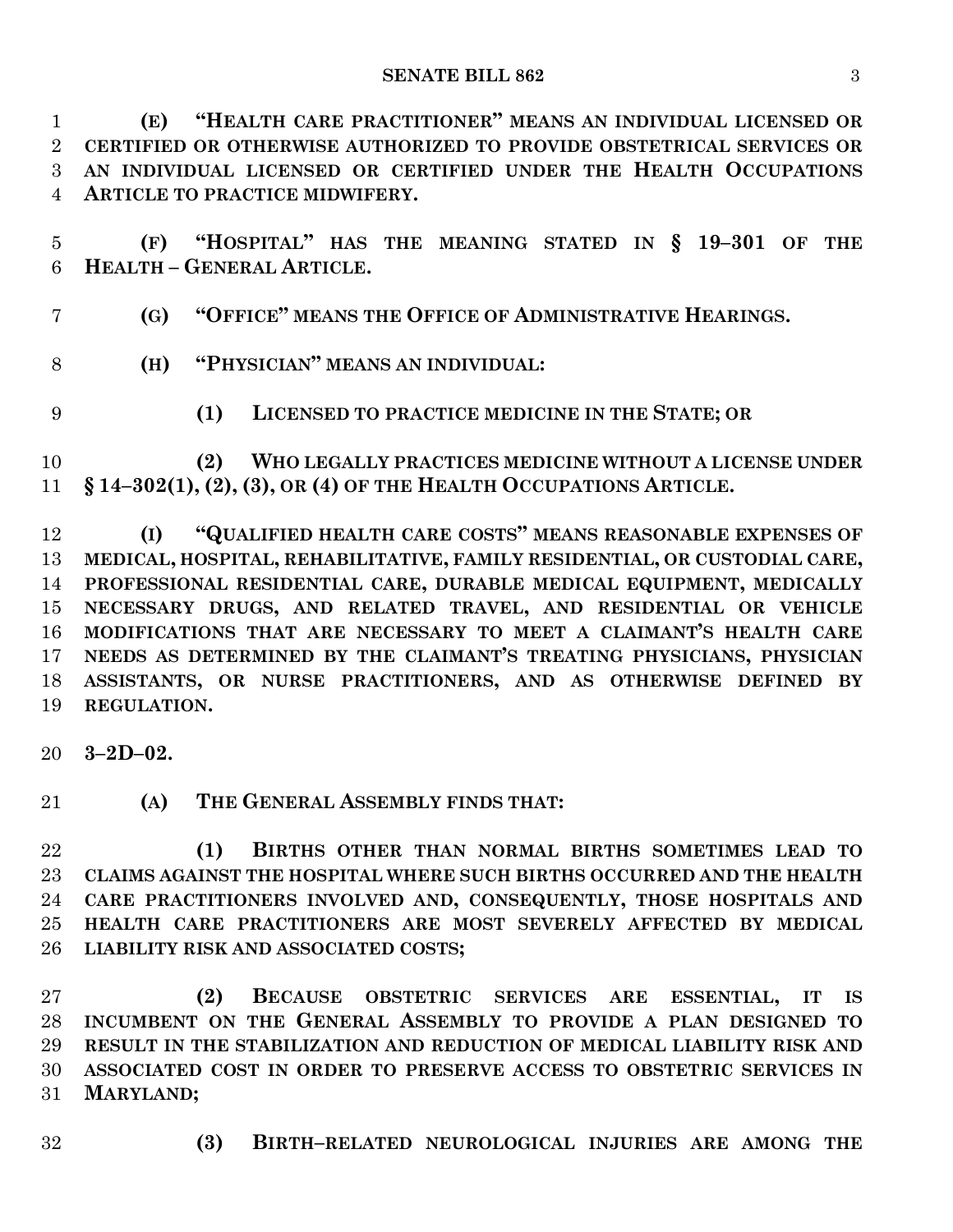**MOST COSTLY AND DEVASTATING TYPES OF MEDICAL INJURIES AND WARRANT THE ESTABLISHMENT OF AN EQUITABLE SYSTEM OF COMPENSATION REGARDLESS OF FAULT; AND**

 **(4) SOME BIRTH–RELATED NEUROLOGICAL INJURIES ARE UNAVOIDABLE EVEN UNDER THE BEST CIRCUMSTANCES OF MEDICAL CARE.**

 **(B) IT IS THE INTENT OF THE GENERAL ASSEMBLY TO PROVIDE FAIR AND EQUITABLE COMPENSATION, ON A NO–FAULT BASIS, FOR A LIMITED CLASS OF CATASTROPHIC INJURIES THAT RESULT IN UNUSUALLY HIGH COSTS FOR CUSTODIAL CARE AND REHABILITATION, AND THE PLAN UNDER SUBSECTION (A)(2) OF THIS SECTION SHALL APPLY ONLY TO BIRTH–RELATED NEUROLOGICAL INJURIES.**

**3–2D–03.**

 **(A) THIS SUBTITLE APPLIES TO BIRTHS OCCURRING ON OR AFTER JANUARY 1, 2020.**

 **(B) THE RIGHTS AND REMEDIES UNDER THIS SUBTITLE EXCLUDE AND SUPPLANT ALL OTHER RIGHTS AND REMEDIES OF THE INFANT, PERSONAL REPRESENTATIVE OF THE INFANT, AND PARENTS, DEPENDENTS, OR NEXT OF KIN OF THE INFANT ARISING OUT OF OR RELATED TO A BIRTH–RELATED NEUROLOGICAL INJURY TO THE INFANT, INCLUDING CLAIMS OF EMOTIONAL DISTRESS RELATED TO THE INFANT'S INJURY.**

 **(C) NOTHING IN THIS SUBTITLE EXCLUDES OTHER RIGHTS AND REMEDIES AVAILABLE TO THE MOTHER OF THE INFANT ARISING OUT OF OR RELATED TO A PHYSICAL INJURY, SEPARATE AND DISTINCT FROM A BIRTH–RELATED NEUROLOGICAL INJURY TO THE INFANT, SUFFERED BY THE MOTHER OF THE INFANT DURING THE COURSE OF DELIVERY OF THE INFANT.**

 **(D) NOTWITHSTANDING ANY OTHER PROVISION OF LAW, A CIVIL ACTION IS NOT PROHIBITED AGAINST A HEALTH CARE PRACTITIONER OR HOSPITAL IF THERE IS CLEAR AND CONVINCING EVIDENCE THAT THE HEALTH CARE PRACTITIONER OR HOSPITAL MALICIOUSLY INTENDED TO CAUSE A BIRTH INJURY AND THE CLAIM IS FILED BEFORE AND INSTEAD OF PAYMENT OF AN AWARD UNDER THIS SUBTITLE.**

 **(E) IF A PARTY IN A CIVIL PROCEEDING BEFORE A CIRCUIT COURT ASSERTS A CLAIM THAT INVOLVES AN ELIGIBLE BIRTH–RELATED NEUROLOGICAL INJURY, ON THE MOTION OF SUCH PARTY IN THE CIVIL PROCEEDING, THE COURT SHALL:**

- 
- **(1) ORDER A PARTY TO FILE A CLAIM FOR A BIRTH–RELATED**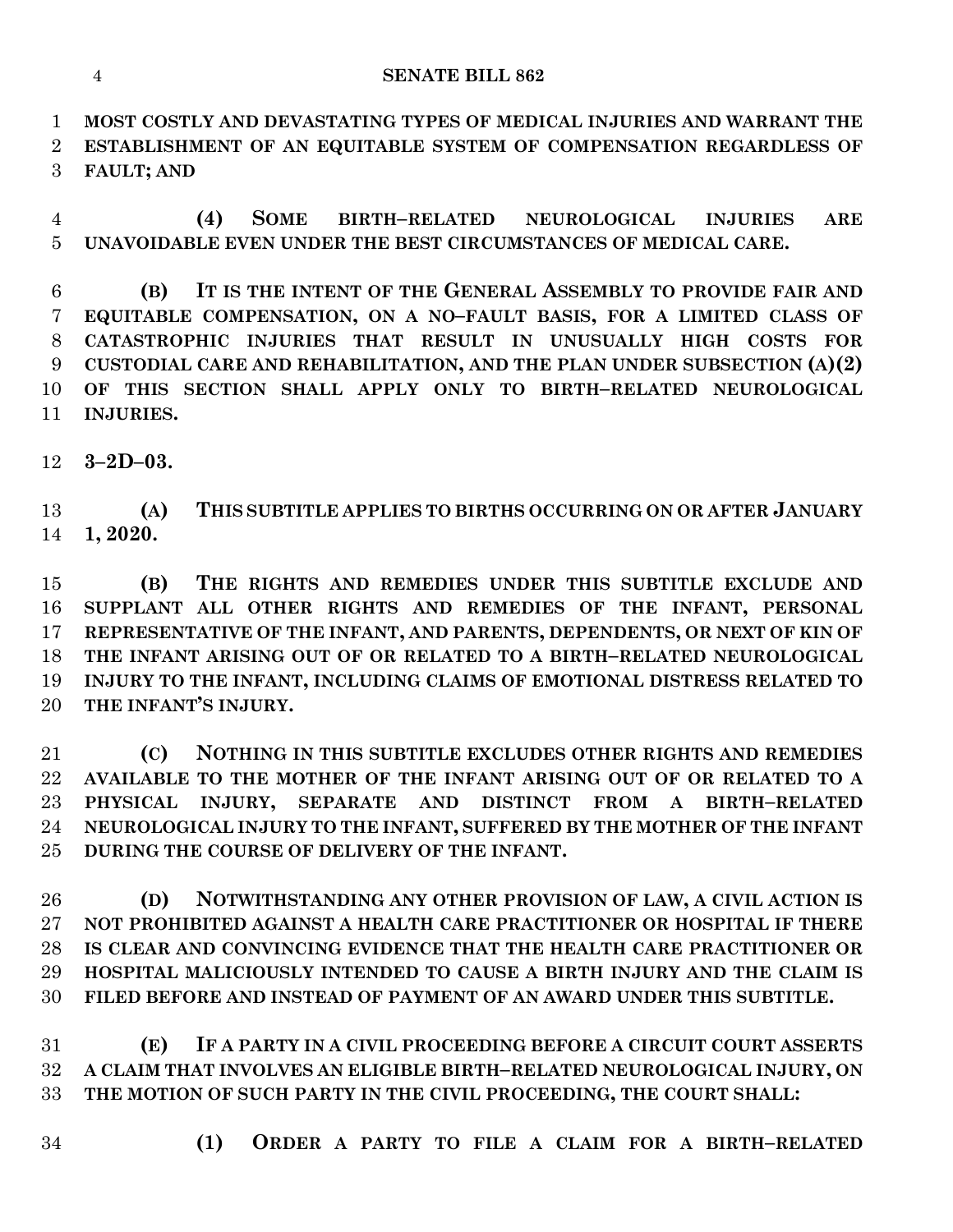## **NEUROLOGICAL INJURY WITH THE FUND; AND**

- 
- **(2) DISMISS THE CIVIL PROCEEDING WITHOUT PREJUDICE.**

 **(F) IF A PARTY IN A PROCEEDING BEFORE THE HEALTH CARE ALTERNATIVE DISPUTE RESOLUTION OFFICE ASSERTS A CLAIM THAT INVOLVES AN ELIGIBLE BIRTH–RELATED NEUROLOGICAL INJURY, ON THE MOTION OF SUCH PARTY IN THE PROCEEDING, THE DIRECTOR OF THE HEALTH CARE ALTERNATIVE DISPUTE RESOLUTION OFFICE SHALL:**

 **(1) ORDER A PARTY TO FILE A CLAIM FOR A BIRTH–RELATED NEUROLOGICAL INJURY WITH THE FUND; AND**

 **(2) DISMISS THE PROCEEDING BEFORE THE HEALTH CARE ALTERNATIVE DISPUTE RESOLUTION OFFICE WITHOUT PREJUDICE.**

 **(G) A CLAIM FOR COMPENSATION AND BENEFITS UNDER THIS SUBTITLE SHALL BE FILED WITHIN THE TIME PERIODS ESTABLISHED UNDER § 5–109 OF THIS ARTICLE.**

 **(H) A CLAIM MAY BE FILED BY A LEGAL REPRESENTATIVE ON BEHALF OF AN INJURED INFANT AND, IN THE CASE OF A DECEASED INFANT, BY AN ADMINISTRATOR, A PERSONAL REPRESENTATIVE, OR ANY OTHER LEGAL REPRESENTATIVE OF THE DECEASED INFANT.**

 **(I) THE LIMITATIONS PERIOD WITH RESPECT TO A CIVIL ACTION THAT MAY BE BROUGHT BY, OR ON BEHALF OF, AN INJURED INFANT FOR DAMAGES ALLEGEDLY ARISING OUT OF, OR RELATED TO, A BIRTH–RELATED NEUROLOGICAL INJURY SHALL BE TOLLED BY THE FILING OF A CLAIM UNDER THIS SUBTITLE, AND THE TIME THE CLAIM IS PENDING OR IS ON APPEAL MAY NOT BE COMPUTED AS PART OF THE PERIOD WITHIN WHICH THE CIVIL ACTION MAY BE BROUGHT.**

**3–2D–04.**

 **(A) (1) A CLAIM FILED FOR COMPENSATION OR OTHER BENEFITS UNDER THIS SUBTITLE SHALL COMMENCE BY THE CLAIMANT FILING A CLAIM WITH THE FUND.**

**(2) A CLAIM SHALL INCLUDE THE FOLLOWING INFORMATION:**

 **(I) THE NAME AND ADDRESS OF THE LEGAL REPRESENTATIVE AND THE BASIS FOR THE LEGAL REPRESENTATIVE'S REPRESENTATION OF THE INJURED INFANT;**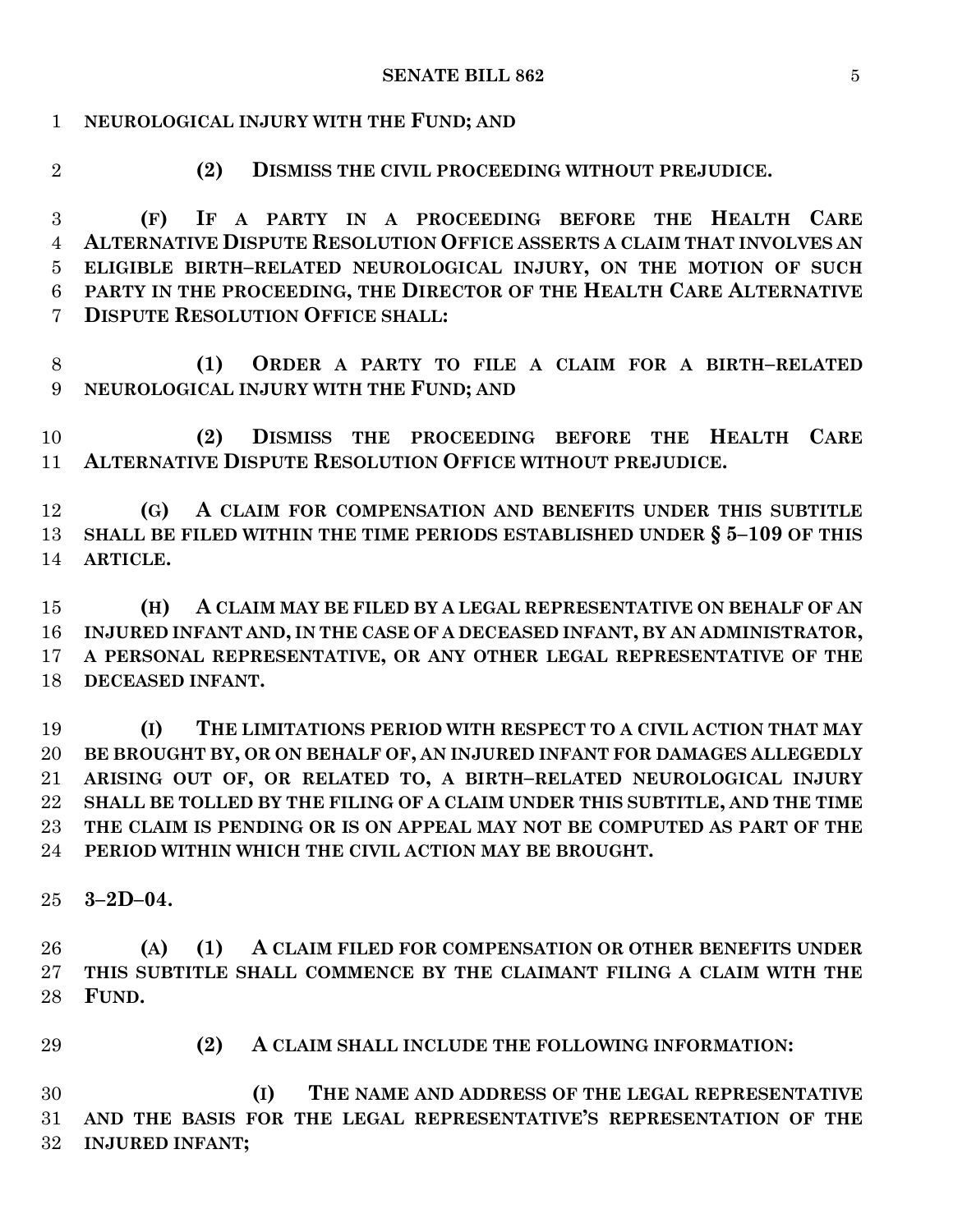**(III) THE NAME AND ADDRESS OF EACH HEALTH CARE PRACTITIONER WHO IS KNOWN TO HAVE BEEN PRESENT AT THE BIRTH AND THE** 

**(II) THE NAME AND ADDRESS OF THE INJURED INFANT;**

 **(IV) A DESCRIPTION OF THE DISABILITY FOR WHICH THE CLAIM IS MADE; (V) THE TIME AND PLACE THE INJURY OCCURRED; AND (VI) A BRIEF STATEMENT OF THE FACTS AND CIRCUMSTANCES SURROUNDING THE INJURY AND GIVING RISE TO THE CLAIM. SUBSECTION (A) OF THIS SECTION:**

**HOSPITAL AT WHICH THE BIRTH OCCURRED;**

- **(B) THE CLAIMANT SHALL FILE WITH THE FUND THE FOLLOWING INFORMATION WITHIN 45 DAYS AFTER THE FILING OF THE CLAIM AS SET FORTH IN**
- **(1) ALL AVAILABLE RELEVANT MEDICAL RECORDS RELATING TO THE BIRTH–RELATED NEUROLOGICAL INJURY AND A LIST IDENTIFYING UNAVAILABLE RECORDS KNOWN TO THE CLAIMANT AND THE REASONS FOR THE RECORDS' UNAVAILABILITY;**

 **(2) APPROPRIATE ASSESSMENTS, EVALUATIONS, AND PROGNOSES AND OTHER RECORDS AND DOCUMENTS REASONABLY NECESSARY FOR THE DETERMINATION OF THE AMOUNT OF COMPENSATION TO BE PAID TO, OR ON BEHALF OF, THE INJURED INFANT ON ACCOUNT OF THE BIRTH–RELATED NEUROLOGICAL INJURY;**

 **(3) DOCUMENTATION OF EXPENSES AND SERVICES INCURRED TO DATE THAT IDENTIFIES THE PAYMENT MADE FOR THOSE EXPENSES AND SERVICES AND THE PAYOR; AND**

 **(4) DOCUMENTATION OF ANY APPLICABLE PRIVATE OR GOVERNMENTAL SOURCE OF SERVICES OR REIMBURSEMENT RELATIVE TO THE IMPAIRMENTS.**

 **(C) WITHIN 10 DAYS AFTER RECEIPT OF A COMPLETE CLAIM AND THE INFORMATION PROVIDED BY THE CLAIMANT IN ACCORDANCE WITH SUBSECTION (B) OF THIS SECTION, THE FUND SHALL PROVIDE COPIES OF THOSE MATERIALS TO THE PERSONS AND ENTITIES IDENTIFIED IN SUBSECTION (A)(2)(III) OF THIS SECTION.**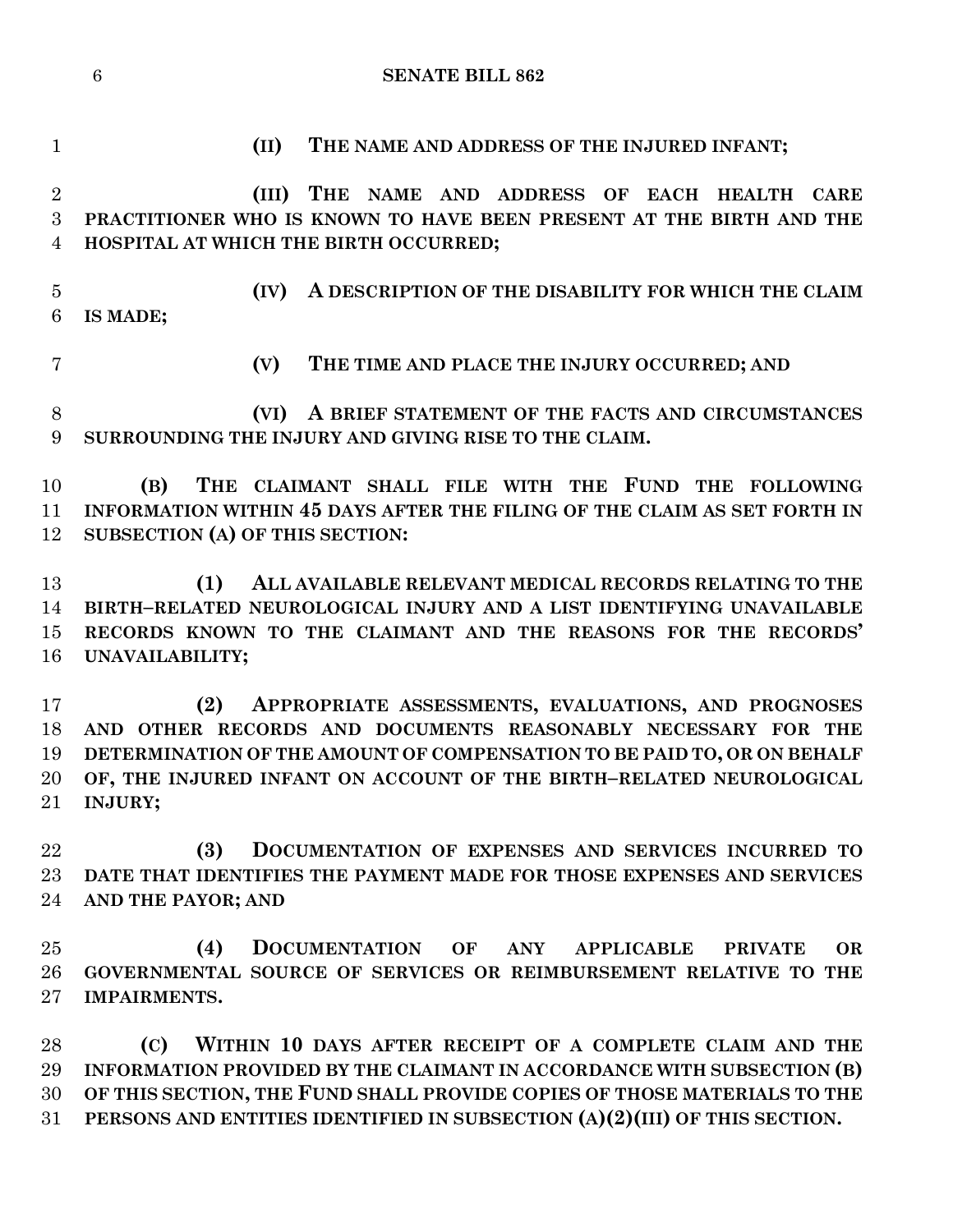#### **SENATE BILL 862** 7

 **(D) (1) ON RECEIPT OF A CLAIM, THE FUND SHALL INVESTIGATE THE CLAIM.**

 **(2) WITHIN 90 DAYS AFTER THE DATE OF SERVICE OF A CLAIM FILED IN ACCORDANCE WITH SUBSECTIONS (A) AND (B) OF THIS SECTION, THE FUND SHALL SERVE ON THE CLAIMANT ITS RESPONSE TO THE CLAIM, INCLUDING WHETHER THE FUND DETERMINES THAT THE INJURY ALLEGED IS A BIRTH–RELATED NEUROLOGICAL INJURY.**

 **(3) WITHIN 10 DAYS AFTER SERVING ITS RESPONSE TO A CLAIM, THE FUND SHALL SUBMIT THE CLAIM, TOGETHER WITH ALL INFORMATION AND MATERIALS SUBMITTED BY THE CLAIMANT AND THE FUND'S RESPONSE, TO THE OFFICE FOR ADJUDICATION.**

 **(4) AT THE TIME THE FUND SUBMITS THE CLAIM TO THE OFFICE, THE FUND SHALL SUBMIT THE CLAIM, TOGETHER WITH ALL INFORMATION AND MATERIALS SUBMITTED BY THE CLAIMANT AND THE FUND'S RESPONSE, TO THE OFFICE OF HEALTH CARE QUALITY, THE STATE BOARD OF PHYSICIANS, AND THE STATE BOARD OF NURSING FOR REVIEW.**

**3–2D–05.**

 **(A) (1) EACH DETERMINATION OF ELIGIBILITY AND FOR COMPENSATION AND BENEFITS SHALL BE DELEGATED TO THE OFFICE FOR ADJUDICATION AND DECISION BY AN ADMINISTRATIVE LAW JUDGE.**

 **(2) THE OFFICE SHALL PROVIDE SPECIALIZED TRAINING TO ADMINISTRATIVE LAW JUDGES WHO ARE ASSIGNED TO ADJUDICATE CLAIMS SUBMITTED UNDER § 3–2D–04(D)(3) OF THIS SUBTITLE.**

 **(B) THE FUND SHALL PROVIDE WRITTEN NOTICE OF THE SUBMISSION OF A CLAIM FOR ADJUDICATION TO THE CLAIMANT AND TO THE PERSONS AND ENTITIES IDENTIFIED BY THE CLAIMANT UNDER § 3–2D–04(A)(2)(III) OF THIS SUBTITLE.**

 **(C) THE OFFICE SHALL HAVE EXCLUSIVE JURISDICTION TO DETERMINE, ON THE BASIS OF THE EVIDENCE PRESENTED IN A CONTESTED HEARING, THE FOLLOWING ISSUES:**

 **(1) WHETHER THE CLAIM INVOLVES AN ELIGIBLE BIRTH–RELATED NEUROLOGICAL INJURY; AND**

 **(2) THE NATURE AND AMOUNT OF COMPENSATION AND BENEFITS, IF ANY, TO BE PROVIDED TO THE CLAIMANT.**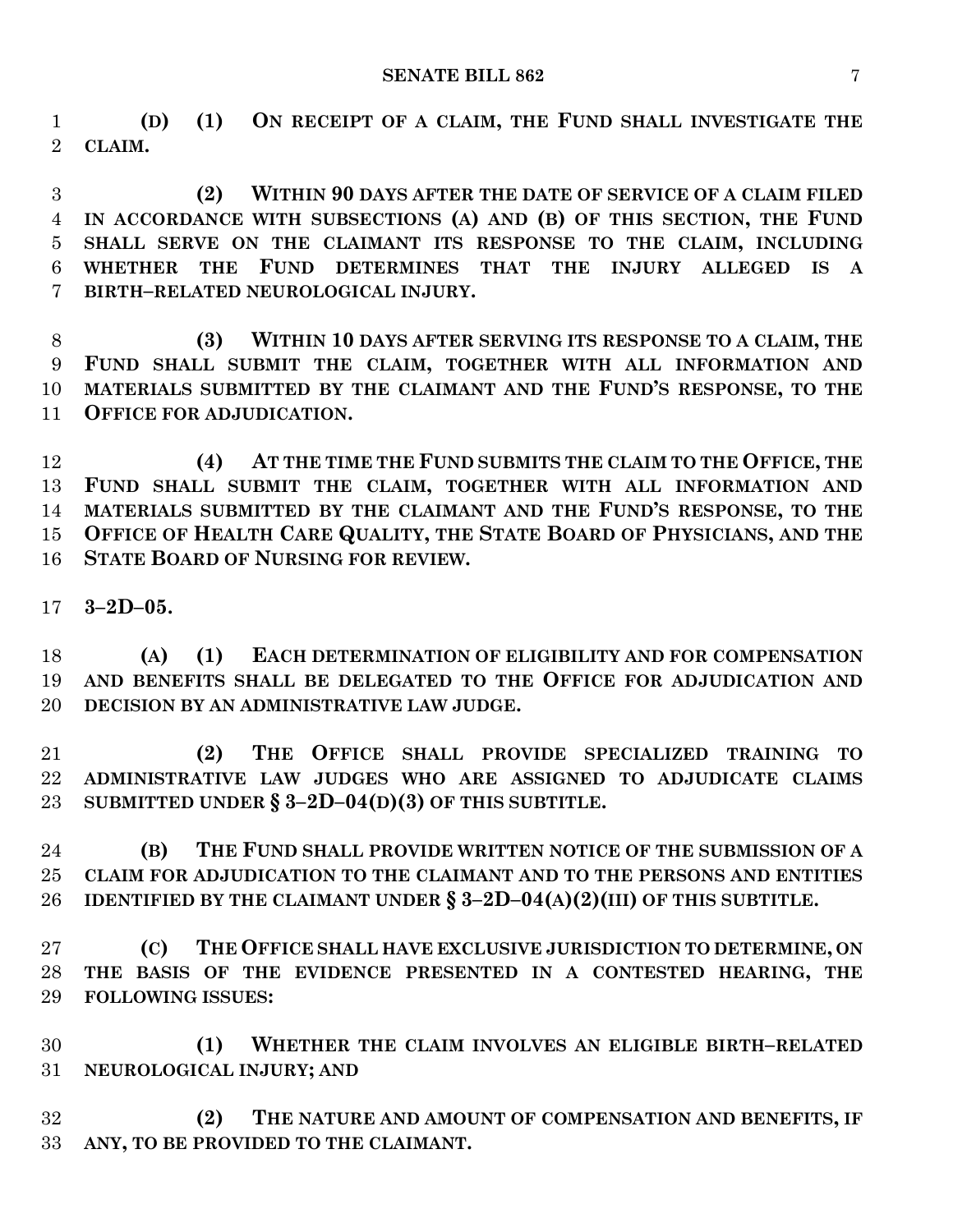**(D) THE CLAIM SHALL BE DISMISSED IF THE OFFICE DETERMINES THAT THE INJURY ALLEGED IN THE CLAIM IS NOT A BIRTH–RELATED NEUROLOGICAL INJURY.**

**3–2D–06.**

 **(A) ON A DETERMINATION THAT AN INFANT HAS SUSTAINED A BIRTH–RELATED NEUROLOGICAL INJURY, THE CLAIMANT MAY BE AWARDED ONE OR MORE OF THE FOLLOWING BENEFITS AND COMPENSATION TO BE PAID OR PROVIDED FROM THE FUND:**

 **(1) ACTUAL LIFETIME EXPENSES FOR QUALIFIED HEALTH CARE COSTS, LIMITED TO REASONABLE CHARGES PREVAILING IN THE SAME COMMUNITY FOR SIMILAR TREATMENT OF INJURED PERSONS WHEN THE TREATMENT IS PAID FOR BY THE INJURED PERSON, EXCLUDING:**

 **(I) EXPENSES FOR ITEMS OR SERVICES THAT THE INFANT HAS RECEIVED, OR IS ELIGIBLE TO RECEIVE, UNDER THE LAWS OF ANY STATE OR THE UNITED STATES, EXCEPT TO THE EXTENT THAT THE EXCLUSION MAY BE PROHIBITED BY FEDERAL LAW;**

 **(II) EXPENSES FOR ITEMS OR SERVICES THAT THE INFANT HAS RECEIVED, OR IS CONTRACTUALLY ENTITLED TO RECEIVE, FROM A PREPAID HEALTH PLAN, A HEALTH MAINTENANCE ORGANIZATION, OR ANY OTHER PRIVATE INSURING ENTITY;**

 **(III) EXPENSES FOR WHICH THE INFANT HAS RECEIVED REIMBURSEMENT, OR FOR WHICH THE INFANT IS ELIGIBLE TO RECEIVE REIMBURSEMENT, UNDER THE LAWS OF A STATE OR THE UNITED STATES, INCLUDING BENEFITS PROVIDED UNDER THE MARYLAND RARE AND EXPENSIVE CASE MANAGEMENT PROGRAM, EXCEPT TO THE EXTENT THE EXCLUSION MAY BE PROHIBITED BY FEDERAL LAW;**

 **(IV) EXPENSES FOR WHICH THE INFANT HAS RECEIVED REIMBURSEMENT, OR FOR WHICH THE INFANT IS CONTRACTUALLY ENTITLED TO RECEIVE REIMBURSEMENT, UNDER THE PROVISIONS OF A HEALTH OR SICKNESS INSURANCE POLICY OR OTHER PRIVATE INSURANCE PROGRAM; AND**

 **(V) EXPENSES RELATED TO THE PROVISION OF HOUSING, EXCEPT FOR THE MODIFICATION OF RESIDENTIAL ENVIRONMENT;**

- 
- **(2) WITHIN THE DISCRETION OF THE OFFICE, AN AWARD NOT**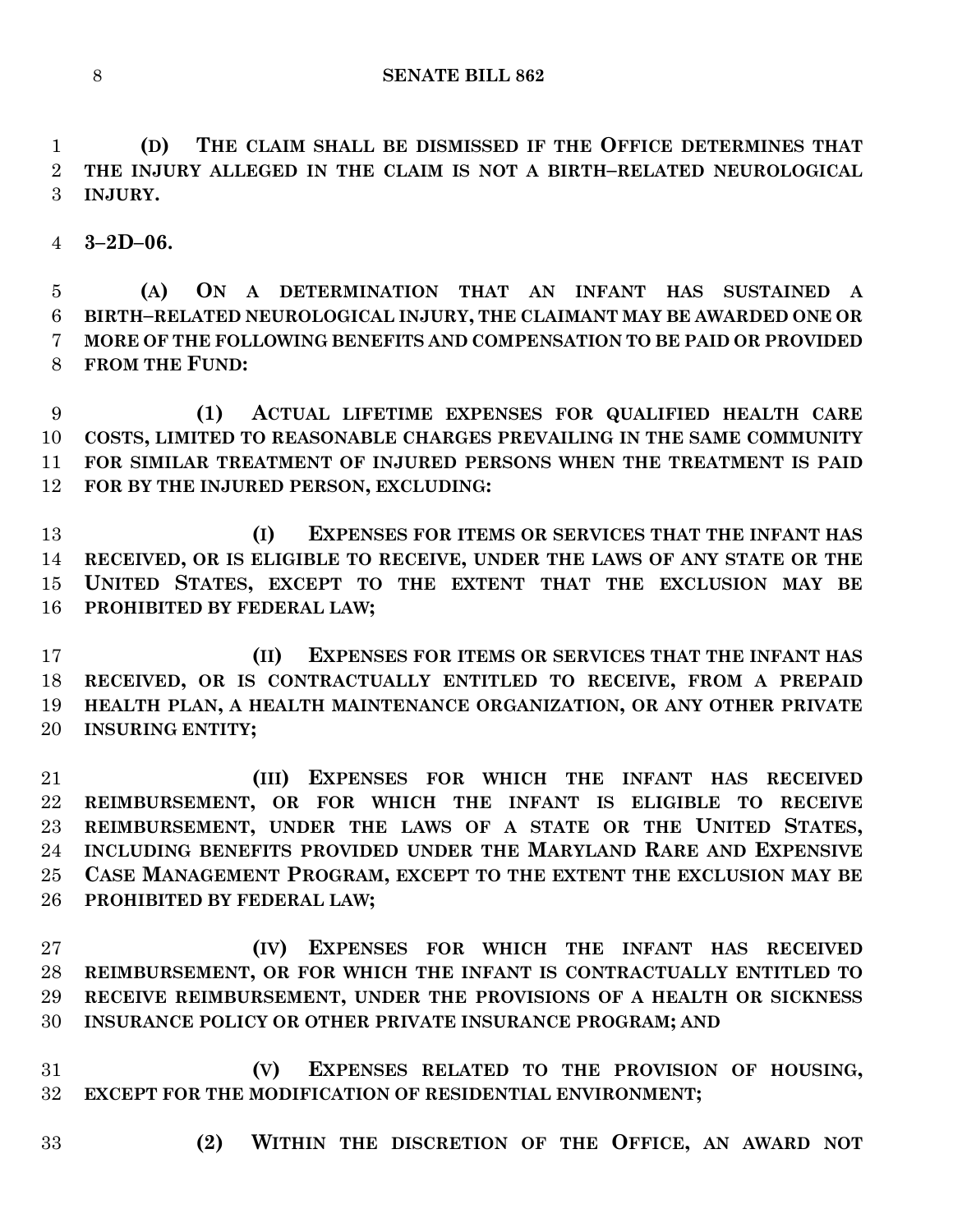**EXCEEDING \$500,000, PAYABLE IN PERIODIC PAYMENTS OR AS A LUMP SUM TO THE INJURED INFANT OR TO THE PARENTS OR LEGAL GUARDIANS OF THE INJURED INFANT FOR THE BENEFIT OF THE INJURED INFANT;**

 **(3) LOSS OF EARNINGS CALCULATED UNDER SUBSECTION (B) OF THIS SECTION TO BE PAID IN PERIODIC PAYMENTS BEGINNING ON THE 18TH BIRTHDAY OF THE INFANT;**

 **(4) IF THE INFANT DIES BEFORE ATTAINING THE AGE OF 18 YEARS, A FUNERAL PAYMENT IN THE AMOUNT OF \$25,000; AND**

 **(5) REASONABLE EXPENSES INCURRED IN CONNECTION WITH THE FILING AND PROSECUTION OF A CLAIM TO ASSERT ELIGIBILITY AND FOR COMPENSATION AND BENEFITS UNDER THIS SUBTITLE, INCLUDING REASONABLE ATTORNEY'S FEES ON AN HOURLY BASIS, SUBJECT TO THE APPROVAL AND AWARD OF THE ADMINISTRATIVE LAW JUDGE IN ACCORDANCE WITH SUBSECTION (C) OF THIS SECTION.**

 **(B) (1) AN INFANT FOUND TO HAVE SUSTAINED A BIRTH–RELATED NEUROLOGICAL INJURY SHALL BE CONCLUSIVELY PRESUMED TO HAVE BEEN ABLE TO EARN INCOME FROM EMPLOYMENT FROM THE AGE OF 18 YEARS THROUGH THE AGE OF 65 YEARS, AS IF THE INFANT HAD NOT BEEN INJURED, IN THE AMOUNT OF 50% OF THE STATE AVERAGE WEEKLY WAGE AS DETERMINED BY THE DEPARTMENT OF LABOR, LICENSING, AND REGULATION IN ACCORDANCE WITH § 9–603 OF THE LABOR AND EMPLOYMENT ARTICLE.**

 **(2) PAYMENTS FOR LOSS OF EARNINGS SHALL BE CALCULATED BASED ON THE STATE REPORTING PERIOD IMMEDIATELY PRECEDING THE 18TH BIRTHDAY OF THE INFANT AND SUBSEQUENTLY ADJUSTED BASED ON THE SUCCEEDING ANNUAL REPORTS OF THE STATE AVERAGE WEEKLY WAGE.**

 **(C) (1) IN DETERMINING AN AWARD FOR ATTORNEYS' FEES, THE ADMINISTRATIVE LAW JUDGE SHALL APPLY THE STANDARDS SET FORTH IN MARYLAND RULE 2–703(F)(3).**

 **(2) THE ADMINISTRATIVE LAW JUDGE MAY AWARD ATTORNEYS' FEES FOR THE PROSECUTION OF A CLAIM FOUND TO BE INELIGIBLE UNDER THIS SUBTITLE IF THE CLAIM WAS NOT SUBMITTED IN BAD FAITH OR WITHOUT SUBSTANTIAL JUSTIFICATION.**

 **(D) AN AWARD OF EXPENSES SHALL REQUIRE THE IMMEDIATE PAYMENT OF EXPENSES PREVIOUSLY INCURRED AND SHALL REQUIRE THAT FUTURE EXPENSES BE PAID AS INCURRED.**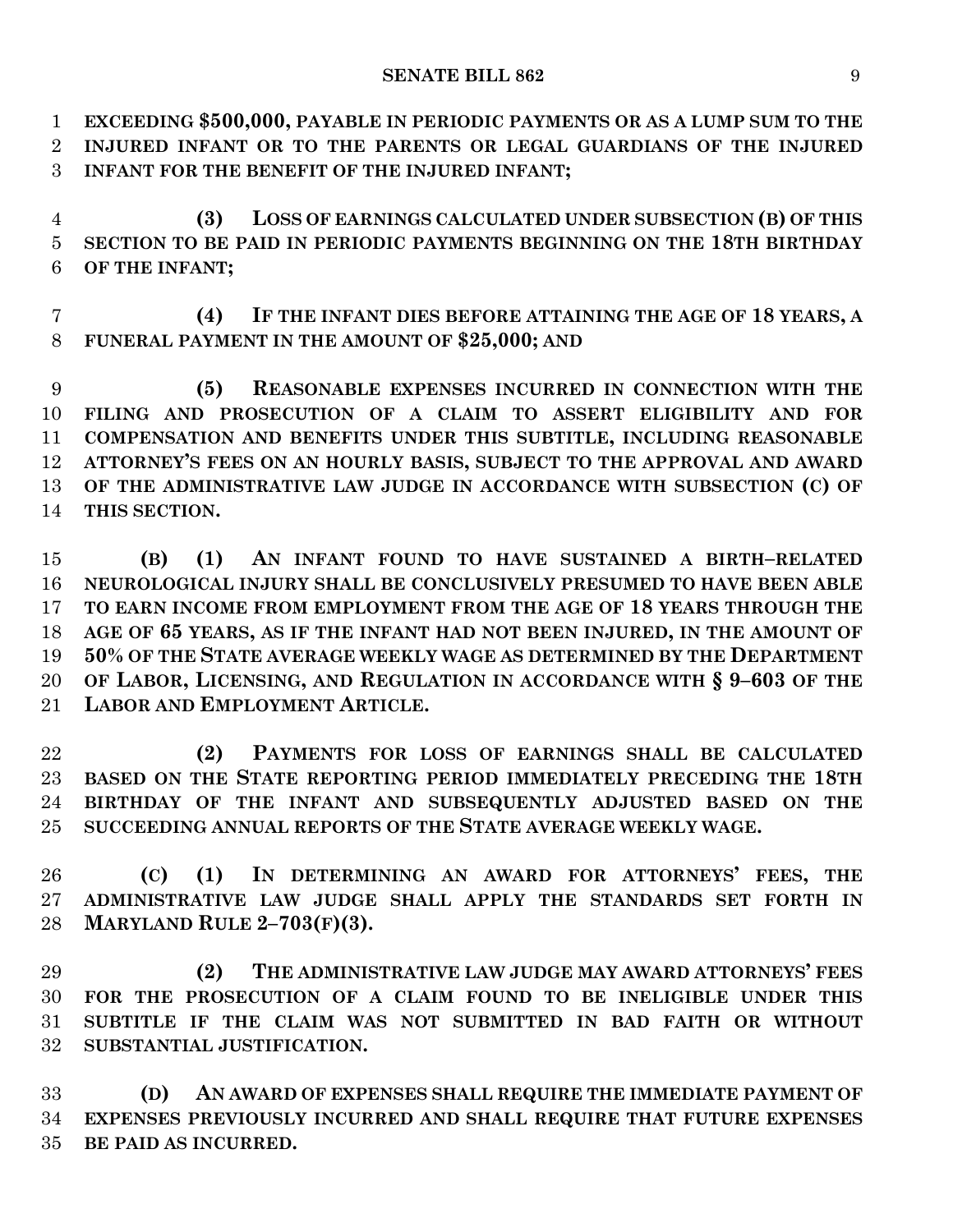**3–2D–07.**

 **(A) (1) THE OFFICE SHALL SET THE DATE FOR A HEARING ON A CONTESTED CASE NO SOONER THAN 60 DAYS AND NO LATER THAN 120 DAYS AFTER THE WRITTEN NOTICE OF THE FUND'S SUBMISSION OF A CLAIM TO THE OFFICE FOR ADJUDICATION.**

 **(2) THE ADMINISTRATIVE LAW JUDGE SHALL NOTIFY IMMEDIATELY THE PARTIES OF THE TIME AND PLACE OF THE HEARING.**

 **(3) THE HEARING SHALL BE CONDUCTED IN ACCORDANCE WITH TITLE 10, SUBTITLE 2 OF THE STATE GOVERNMENT ARTICLE.**

 **(B) (1) THE PARTIES TO THE HEARING SHALL INCLUDE THE CLAIMANT AND THE FUND.**

 **(2) ON REQUEST BY A PERSON OR AN ENTITY IDENTIFIED BY THE CLAIMANT IN ACCORDANCE WITH § 3–2D–04(A)(2)(III) OF THIS SUBTITLE, THE PERSON OR ENTITY SHALL BE PERMITTED TO PARTICIPATE AS A PARTY.**

 **(C) (1) ON APPLICATION TO THE ADMINISTRATIVE LAW JUDGE SETTING FORTH THE MATERIALITY OF THE EVIDENCE TO BE GIVEN, A PARTY TO A PROCEEDING MAY SERVE INTERROGATORIES OR CAUSE THE DEPOSITIONS OF WITNESSES RESIDING IN OR OUTSIDE THE STATE TO BE TAKEN.**

 **(2) THE DEPOSITIONS SHALL BE TAKEN AFTER GIVING NOTICE AND IN THE MANNER PRESCRIBED FOR THE TAKING OF DEPOSITIONS IN ACTIONS AT LAW, EXCEPT THAT THEY SHALL BE DIRECTED TO THE ADMINISTRATIVE LAW JUDGE BEFORE WHOM THE PROCEEDINGS MAY BE PENDING.**

 **(3) THE COSTS OF INTERROGATORIES AND DEPOSITIONS SHALL BE TAXED AS EXPENSES INCURRED IN CONNECTION WITH THE FILING OF A CLAIM.**

**3–2D–08.**

 **(A) (1) A DECISION OF THE OFFICE UNDER THIS SUBTITLE SHALL CONSTITUTE A FINAL DECISION FOR PURPOSES OF JUDICIAL REVIEW.**

 **(2) A PARTY MAY SEEK JUDICIAL REVIEW OF A FINAL DECISION UNDER § 10–222 OF THE STATE GOVERNMENT ARTICLE.**

**(B) THE FILING OF A PETITION FOR JUDICIAL REVIEW SHALL STAY**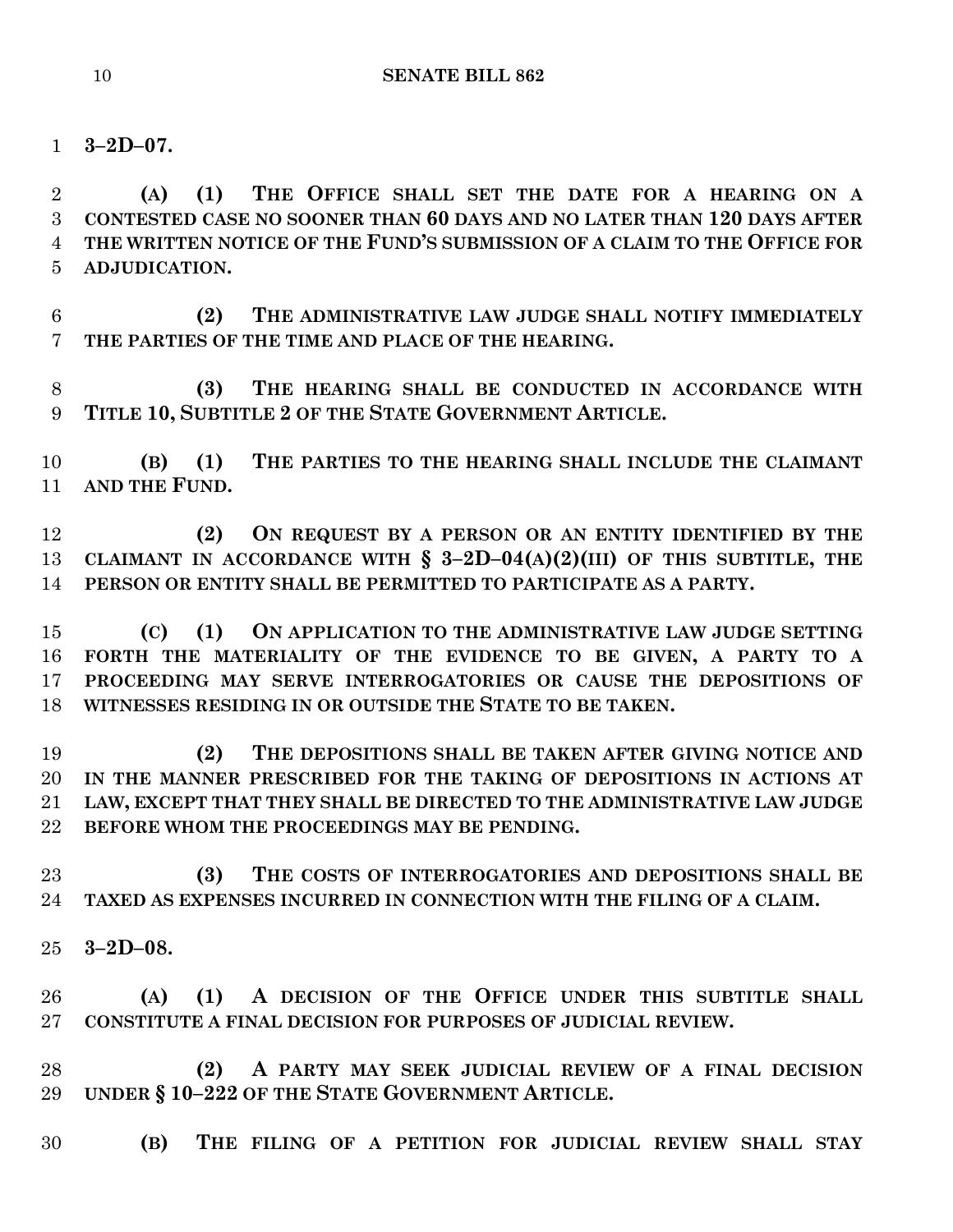| $\mathbf{1}$                          | ENFORCEMENT OF THE FINAL DECISION.                                                                                                                                                                                                                  |
|---------------------------------------|-----------------------------------------------------------------------------------------------------------------------------------------------------------------------------------------------------------------------------------------------------|
| $\overline{2}$                        | Article - Health - General                                                                                                                                                                                                                          |
| 3                                     | <b>SUBTITLE 19. BIRTH INJURY PREVENTION.</b>                                                                                                                                                                                                        |
| $\overline{4}$                        | $20 - 1901.$                                                                                                                                                                                                                                        |
| $\overline{5}$<br>6                   | (A)<br>IN THIS SUBTITLE THE FOLLOWING WORDS HAVE THE MEANINGS<br>INDICATED.                                                                                                                                                                         |
| 7<br>8                                | (B) "BOARD OF NURSING" MEANS THE STATE BOARD OF NURSING IN THE<br>DEPARTMENT.                                                                                                                                                                       |
| 9<br>10                               | (C) "BOARD OF PHYSICIANS" MEANS THE STATE BOARD OF PHYSICIANS IN<br>THE DEPARTMENT.                                                                                                                                                                 |
| 11                                    | (D) "FUND" MEANS THE MARYLAND NO-FAULT BIRTH INJURY FUND.                                                                                                                                                                                           |
| 12<br>13                              | (E) "OFFICE" MEANS THE OFFICE OF HEALTH CARE QUALITY IN THE<br>DEPARTMENT.                                                                                                                                                                          |
| 14                                    | $20 - 1902.$                                                                                                                                                                                                                                        |
| $15\,$<br>16<br>17 <sub>1</sub><br>18 | (A) (1) THE MARYLAND PATIENT SAFETY CENTER SHALL CONVENE A<br>PERINATAL CLINICAL ADVISORY COMMITTEE TO OVERSEE THE<br><b>GENERAL</b><br>DISSEMINATION OF INITIATIVES, GUIDANCE, AND BEST PRACTICES TO HEALTH<br>CARE FACILITIES FOR PERINATAL CARE. |
| 19                                    | (2) THE PERINATAL CLINICAL ADVISORY COMMITTEE SHALL:                                                                                                                                                                                                |
| 20                                    | <b>UNDERTAKE REVIEW OF FUND CLAIMS;</b><br>(I)                                                                                                                                                                                                      |
| 21<br>22                              | (II)<br>FORMULATE BEST PRACTICES STANDARDS FOR PRENATAL<br>CARE AND DELIVERIES IN MARYLAND; AND                                                                                                                                                     |
| 23<br>24                              | (III) DEVELOP AND IMPLEMENT PROGRAMS TO IMPROVE<br>OBSTETRICAL CARE OUTCOMES.                                                                                                                                                                       |
| 25<br>26                              | THE MARYLAND PATIENT SAFETY CENTER SHALL REPORT<br>(3)<br>ANNUALLY TO THE BOARD OF TRUSTEES OF THE FUND.                                                                                                                                            |
| 27                                    | (1) THE BOARD OF TRUSTEES OF THE FUND SHALL ALLOCATE<br>(B)                                                                                                                                                                                         |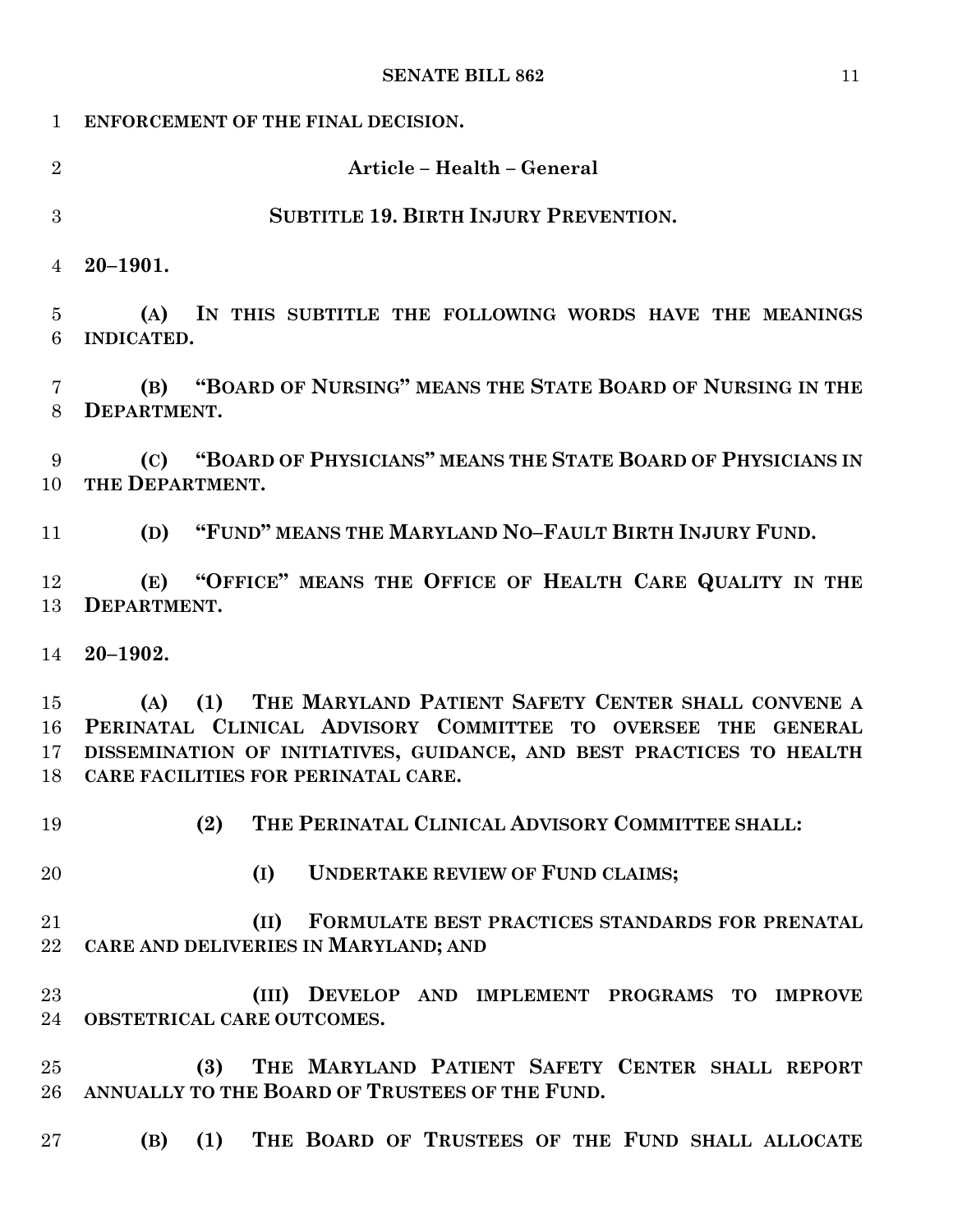**FUNDING EACH YEAR TO THE MARYLAND PATIENT SAFETY CENTER FOR THE STAFFING OF THE PERINATAL CLINICAL ADVISORY COMMITTEE AND PROGRAM ACTIVITIES.**

 **(2) FUNDING FOR THE PERINATAL CLINICAL ADVISORY COMMITTEE SHALL BE APPORTIONED FROM GENERAL FUND ALLOCATIONS.**

**20–1903.**

 **(A) ON RECEIPT OF A CLAIM SUBMITTED BY THE FUND UNDER § 3–2D–04(D)(4) OF THE COURTS ARTICLE, THE OFFICE MAY INVESTIGATE THE CLAIM AND TAKE APPROPRIATE ACTION WITH RESPECT TO A HEALTH CARE FACILITY THAT PROVIDED CARE FOR THE AFFECTED INFANT OR MOTHER.**

 **(B) ON RECEIPT OF A CLAIM SUBMITTED BY THE FUND UNDER § 3–2D–04(D)(4) OF THE COURTS ARTICLE, THE BOARD OF PHYSICIANS MAY INVESTIGATE THE CLAIM AND TAKE APPROPRIATE ACTION WITH RESPECT TO A PHYSICIAN WHO PROVIDED CARE FOR THE AFFECTED INFANT OR MOTHER.**

 **(C) ON RECEIPT OF A CLAIM SUBMITTED BY THE FUND UNDER § 3–2D–04(D)(4) OF THE COURTS ARTICLE, THE BOARD OF NURSING MAY INVESTIGATE THE CLAIM AND TAKE APPROPRIATE ACTION WITH RESPECT TO A NURSE, INCLUDING A NURSE MIDWIFE, WHO PROVIDED CARE FOR THE AFFECTED INFANT OR MOTHER.**

- **Article – Insurance**
- **TITLE 33. MARYLAND NO–FAULT BIRTH INJURY FUND.**
- **SUBTITLE 1. DEFINITIONS; GENERAL PROVISIONS.**
- **33–101.**

 **(A) IN THIS TITLE THE FOLLOWING WORDS HAVE THE MEANINGS INDICATED.**

 **(B) "COMMISSION" MEANS THE HEALTH SERVICES COST REVIEW COMMISSION ESTABLISHED IN § 19–202 OF THE HEALTH – GENERAL ARTICLE.**

 **(C) "EXECUTIVE DIRECTOR" MEANS THE EXECUTIVE DIRECTOR OF THE FUND.**

**(D) "FUND" MEANS THE MARYLAND NO–FAULT BIRTH INJURY FUND.**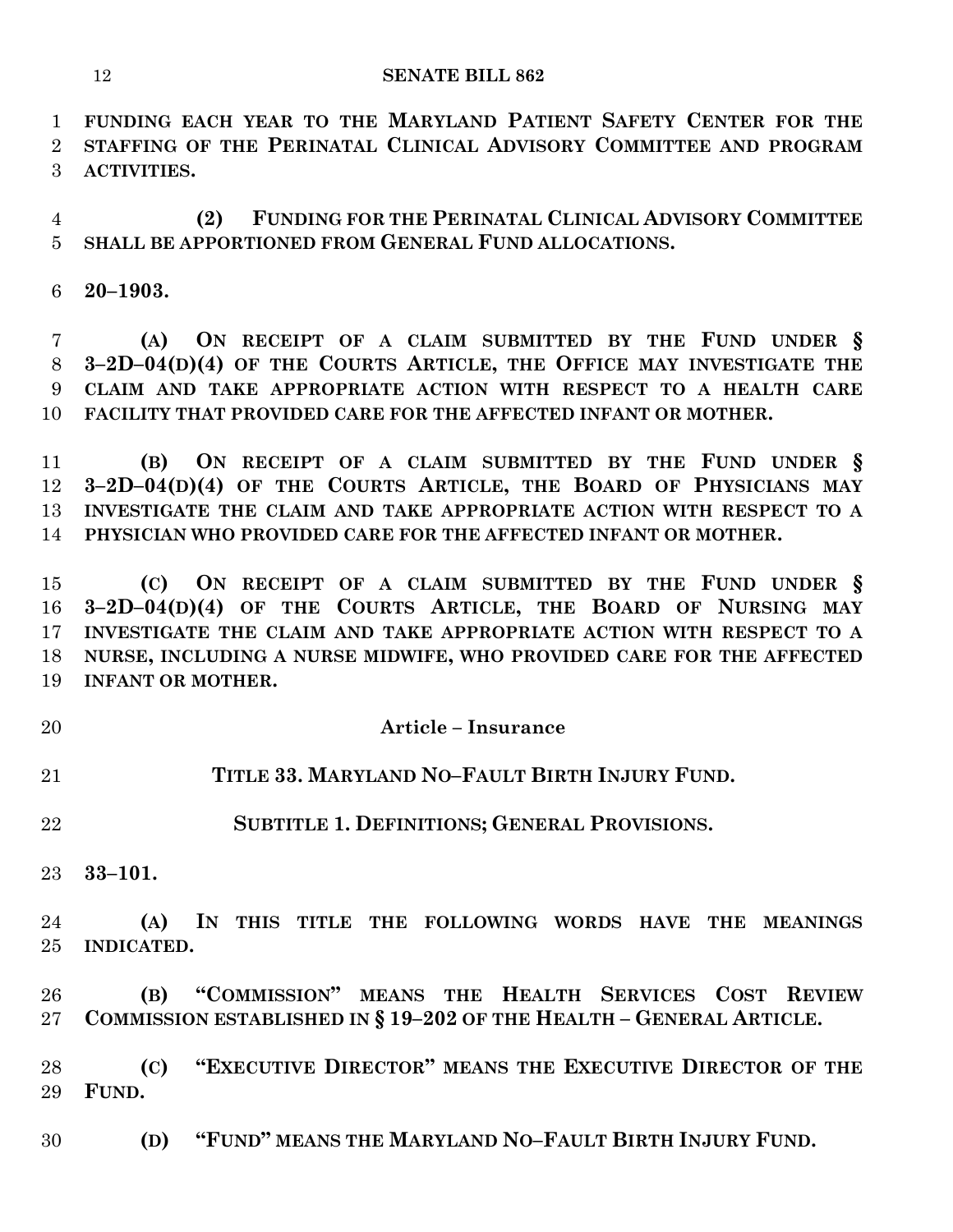**SENATE BILL 862** 13

 **(E) "HEALTH CARE PRACTITIONER" MEANS AN INDIVIDUAL LICENSED OR CERTIFIED OR OTHERWISE AUTHORIZED TO PROVIDE OBSTETRICAL SERVICES OR AN INDIVIDUAL LICENSED OR CERTIFIED UNDER THE HEALTH OCCUPATIONS ARTICLE TO PRACTICE MIDWIFERY.**

 **(F) "HOSPITAL" HAS THE MEANING STATED IN § 19–301 OF THE HEALTH – GENERAL ARTICLE.**

 **(G) "PREMIUM" MEANS THE ANNUAL ASSESSMENT PAID BY HOSPITALS IN ACCORDANCE WITH § 33–303 OF THIS TITLE.**

**(H) "SECRETARY" MEANS THE SECRETARY OF HEALTH.**

**SUBTITLE 2. POWERS; BOARD OF TRUSTEES; STAFF.**

**33–201.**

**(A) THERE IS A MARYLAND NO–FAULT BIRTH INJURY FUND.**

- **(B) THE FUND IS AUTHORIZED TO:**
- **(1) RECEIVE PREMIUMS COLLECTED UNDER § 33–303 OF THIS TITLE;**

 **(2) ADMINISTER THE PAYMENT OF AWARDS UNDER TITLE 3, SUBTITLE 2D OF THE COURTS ARTICLE;**

 **(3) INVEST AND REINVEST SURPLUS MONEY OVER LOSSES AND EXPENSES AS SET FORTH IN § 33–302 OF THIS TITLE;**

**(4) REINSURE THE RISKS OF THE FUND WHOLLY OR PARTLY;**

 **(5) EMPLOY OR RETAIN PERSONS AS NECESSARY TO PERFORM THE ADMINISTRATIVE AND FINANCIAL TRANSACTIONS AND OTHER NECESSARY AND PROPER FUNCTIONS NOT PROHIBITED BY LAW; AND**

 **(6) ENTER INTO CONTRACTS AS NECESSARY OR PROPER TO CARRY OUT THE LEGAL AND PROPER BUSINESS OF THE FUND.**

**33–202.**

**(A) THERE IS A BOARD OF TRUSTEES OF THE FUND.**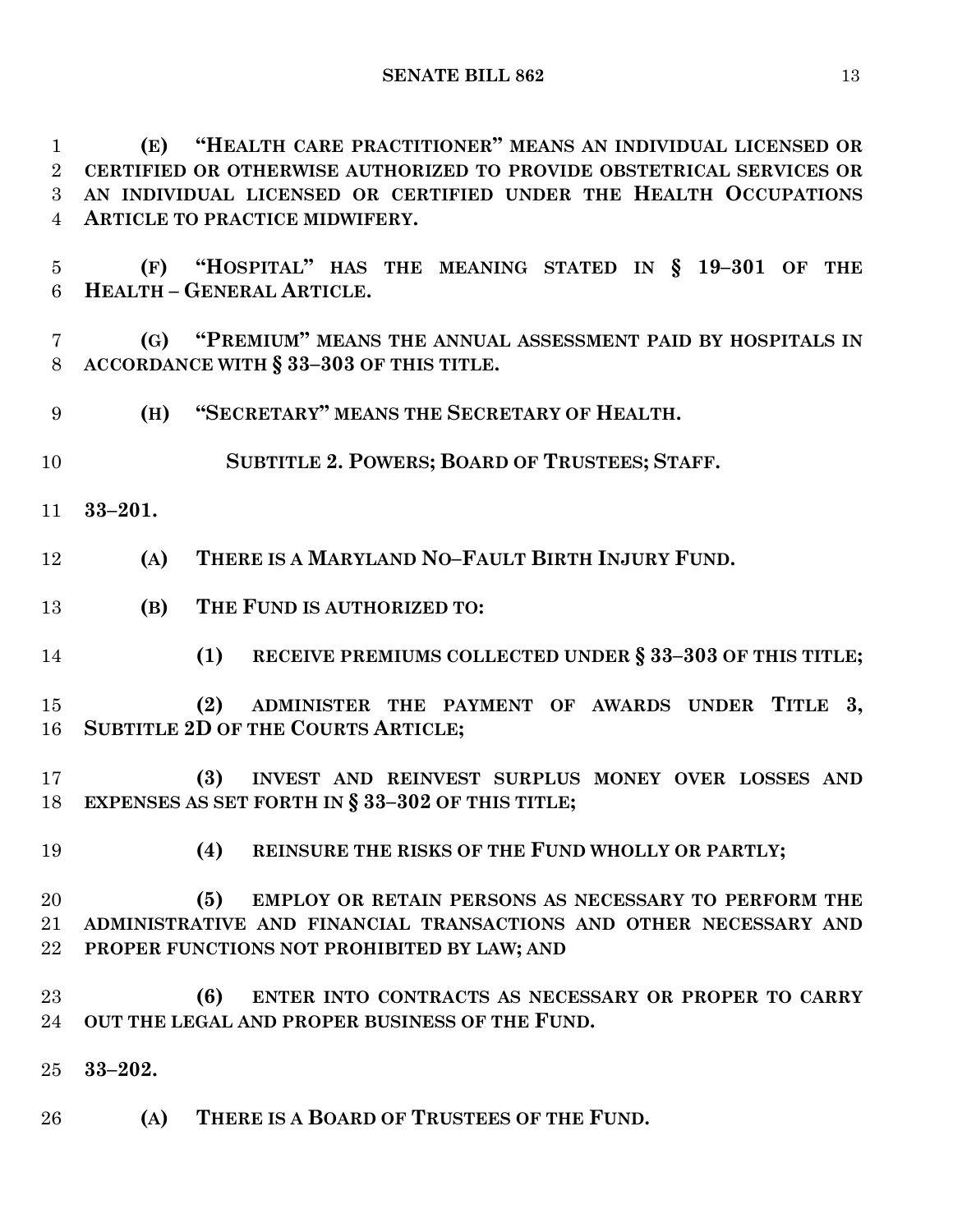**(B) (1) THE BOARD OF TRUSTEES CONSISTS OF SEVEN MEMBERS APPOINTED BY THE GOVERNOR WITH THE ADVICE AND CONSENT OF THE SENATE.**

- 
- **(2) OF THE SEVEN MEMBERS:**
- **(I) ONE SHALL BE AN OBSTETRICIAN;**
- 

**(II) ONE SHALL BE A PEDIATRIC NEUROLOGIST;**

 **(III) ONE SHALL BE A REPRESENTATIVE NOMINATED BY THE MARYLAND HOSPITAL ASSOCIATION;**

**(IV) ONE SHALL BE AN ATTORNEY;**

**(V) TWO SHALL BE CITIZEN REPRESENTATIVES; AND**

**(VI) ONE SHALL BE AN EXPERT IN DISABILITY CARE.**

**(C) (1) EACH MEMBER MUST BE A RESIDENT OF THE STATE.**

 **(2) IN APPOINTING MEMBERS, THE GOVERNOR, TO THE EXTENT PRACTICABLE, SHALL CONSIDER THE GEOGRAPHIC AND DEMOGRAPHIC DIVERSITY OF THE STATE, INCLUDING RACE AND GENDER.**

 **(D) BEFORE TAKING OFFICE, EACH APPOINTEE TO THE BOARD OF TRUSTEES SHALL TAKE THE OATH REQUIRED BY ARTICLE I, § 9 OF THE MARYLAND CONSTITUTION.**

**(E) (1) THE TERM OF A MEMBER IS 5 YEARS.**

 **(2) AT THE END OF A TERM, A MEMBER CONTINUES TO SERVE UNTIL A SUCCESSOR IS APPOINTED AND QUALIFIES.**

- **(3) A MEMBER MAY NOT SERVE FOR MORE THAN THE GREATER OF:**
- **(I) TWO FULL TERMS; AND**

**(II) A TOTAL OF 10 YEARS.**

 **(4) IF A MEMBER OF THE BOARD OF TRUSTEES CEASES TO BE A MEMBER OF THE BOARD, THE GOVERNOR SHALL APPOINT A SUCCESSOR FOR THE UNEXPIRED TERM.**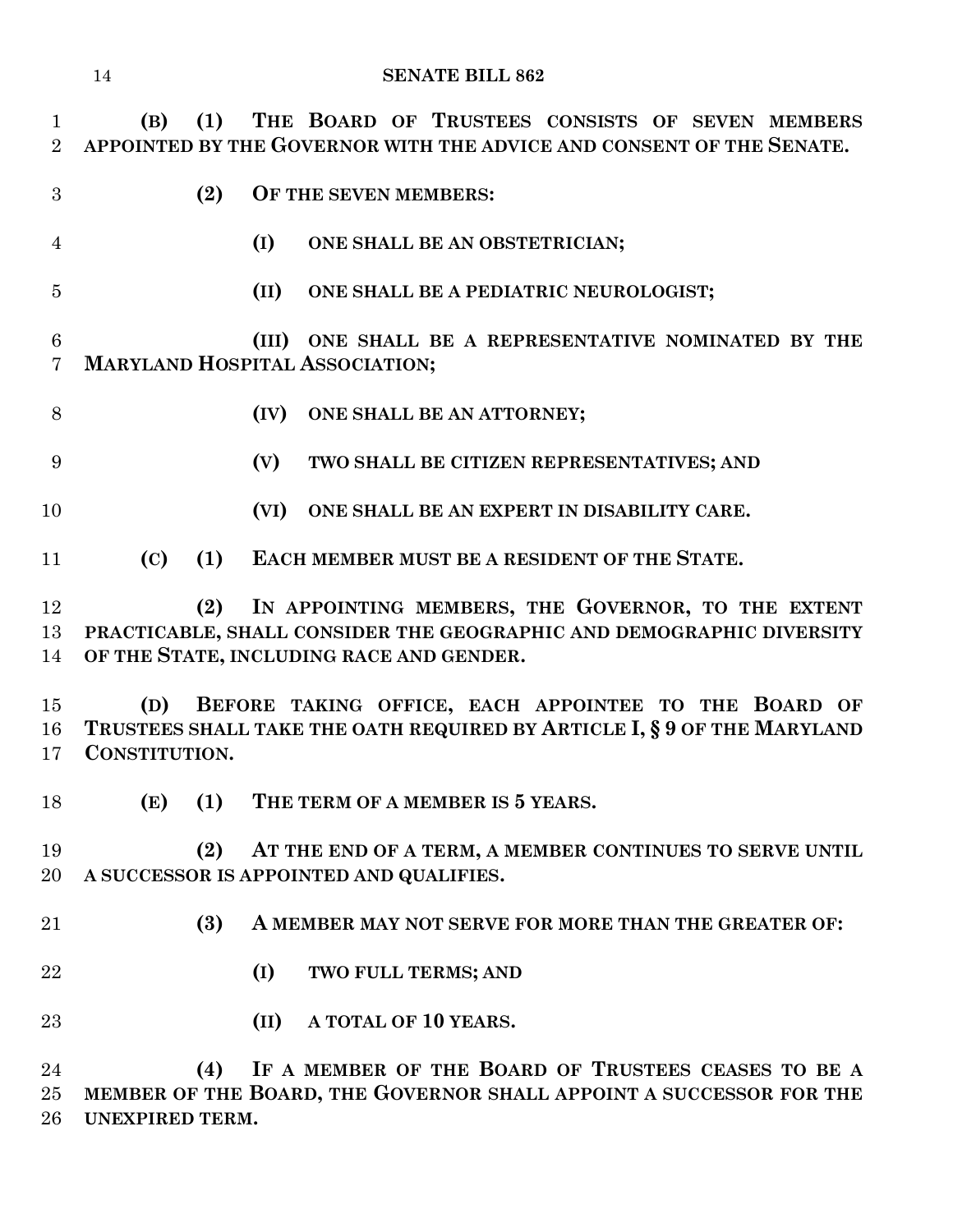**(F) THE BOARD OF TRUSTEES SHALL CHOOSE A CHAIR FROM AMONG ITS MEMBERS.**

 **(G) EACH MEMBER OF THE BOARD OF TRUSTEES IS ENTITLED TO REASONABLE PER DIEM COMPENSATION FOR EACH DAY ACTUALLY ENGAGED IN THE DISCHARGE OF FUND DUTIES.**

 **(H) EACH MEMBER OF THE BOARD OF TRUSTEES IS ENTITLED TO REIMBURSEMENT FOR REASONABLE EXPENSES.**

**(I) THE BOARD OF TRUSTEES:**

**(1) SHALL ADOPT RULES, BYLAWS, AND PROCEDURES; AND**

**(2) MAY ADOPT ANY POLICY TO CARRY OUT THIS TITLE.**

**33–203.**

 **(A) (1) THE BOARD OF TRUSTEES SHALL APPOINT THE EXECUTIVE DIRECTOR OF THE FUND.**

 **(2) THE EXECUTIVE DIRECTOR SERVES AT THE PLEASURE OF THE BOARD OF TRUSTEES.**

 **(3) IF THE BOARD OF TRUSTEES FAILS TO AGREE ON A SUCCESSOR EXECUTIVE DIRECTOR, THE GOVERNOR SHALL APPOINT THE SUCCESSOR.**

- **(B) (1) THE EXECUTIVE DIRECTOR:**
- 

**(I) IS THE ADMINISTRATIVE HEAD OF THE FUND; AND**

 **(II) SHALL EXERCISE THE POWERS AND PERFORM THE DUTIES CONFERRED ON THE FUND BY THIS TITLE EXCEPT FOR THOSE POWERS AND DUTIES CONFERRED ON THE BOARD OF TRUSTEES.**

 **(2) THE BOARD OF TRUSTEES SHALL ADVISE THE EXECUTIVE DIRECTOR ON THE EXERCISE OF THE POWERS AND DUTIES CONFERRED ON THE EXECUTIVE DIRECTOR BY THIS TITLE.**

 **(C) THE BOARD OF TRUSTEES SHALL DETERMINE THE COMPENSATION OF THE EXECUTIVE DIRECTOR.**

**33–204.**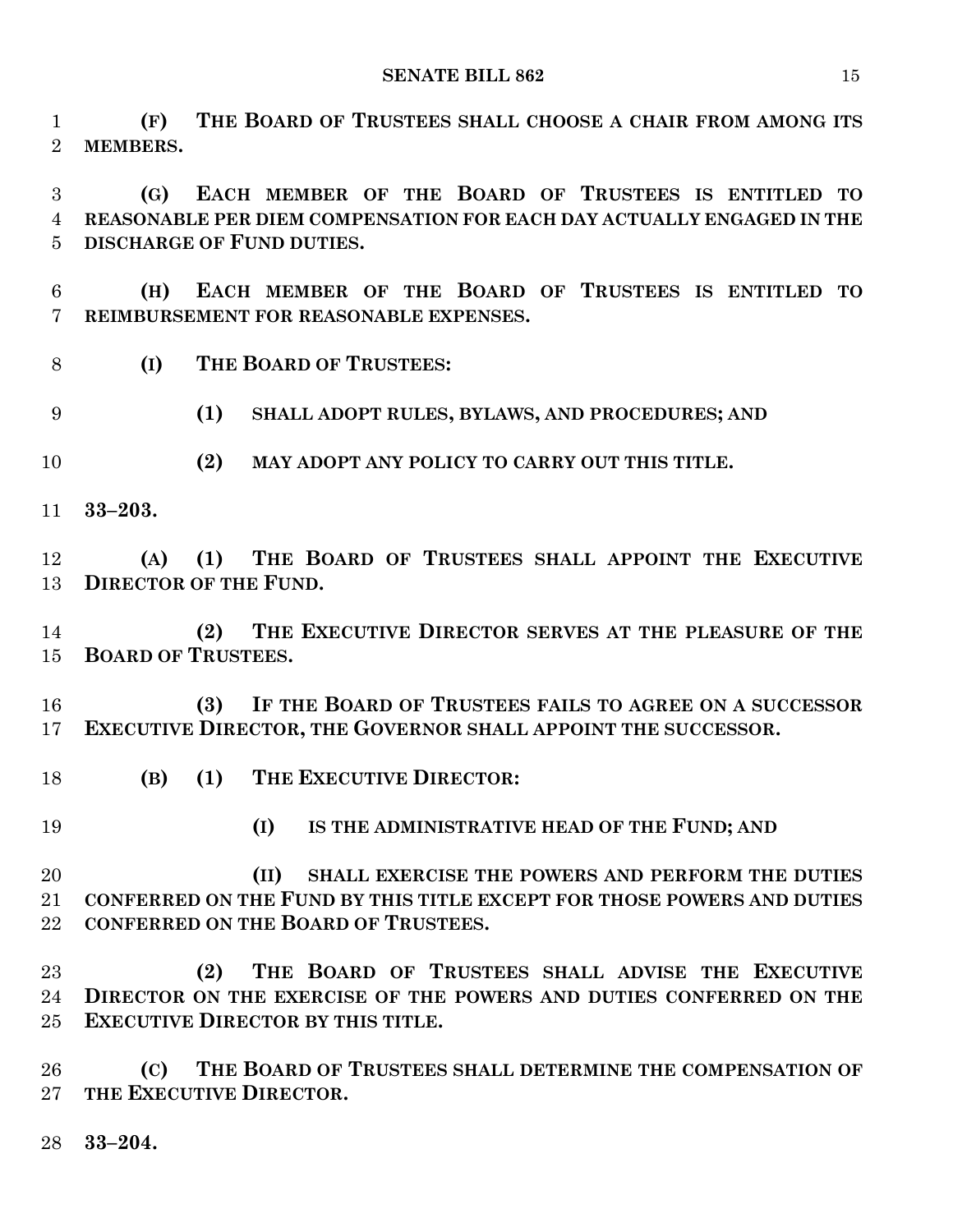**(A) (1) EMPLOYEES OF THE FUND ARE NOT IN THE STATE PERSONNEL MANAGEMENT SYSTEM.**

 **(2) THE EXECUTIVE DIRECTOR SHALL APPOINT AND REMOVE EMPLOYEES OF THE FUND IN ACCORDANCE WITH THE POLICIES OF THE BOARD OF TRUSTEES.**

 **(B) THE EXECUTIVE DIRECTOR SHALL DETERMINE AND ADMINISTER THE COMPENSATION OF THE EMPLOYEES OF THE FUND WITH THE APPROVAL OF THE BOARD OF TRUSTEES.**

 **(C) EXCEPT AS OTHERWISE PROVIDED IN THIS SUBTITLE, AN EMPLOYEE OF THE FUND IS NOT SUBJECT TO ANY LAW, REGULATION, OR EXECUTIVE ORDER GOVERNING STATE EMPLOYEE COMPENSATION, INCLUDING FURLOUGHS, SALARY REDUCTIONS, AND OTHER GENERAL FUND COST–SAVING MEASURES.**

**SUBTITLE 3. PURPOSES AND ADMINISTRATION OF FUND.**

**33–301.**

 **(A) THE PURPOSE OF THE FUND IS TO PROVIDE COMPENSATION AND BENEFITS TO ELIGIBLE CLAIMANTS UNDER TITLE 3, SUBTITLE 2D OF THE COURTS ARTICLE.**

 **(B) MONEY OF THE FUND CONSISTS OF REVENUES, PREMIUMS, AND OTHER RECEIPTS PROVIDED BY LAW.**

 **(C) (1) ALL OPERATING EXPENSES OF THE FUND SHALL BE PAID FROM THE MONEY COLLECTED BY OR FOR THE FUND.**

 **(2) MONEY AND PROPERTY AVAILABLE TO THE FUND MAY BE USED FOR THE GENERAL PURPOSES OF THE FUND, INCLUDING FOR THE PAYMENT OF AWARDS ARISING UNDER TITLE 3, SUBTITLE 2D OF THE COURTS ARTICLE AND FOR THE ADMINISTRATIVE EXPENSES OF THE FUND.**

 **(D) (1) THE FUND SHALL PROVIDE TO EACH MARYLAND HOSPITAL AND OBSTETRICIAN PRACTICING IN MARYLAND WRITTEN MATERIALS CONTAINING INFORMATION ABOUT THE FUND FOR DISTRIBUTION TO OBSTETRICAL PATIENTS.**

 **(2) THE INFORMATION SHALL INCLUDE A CLEAR AND CONCISE EXPLANATION OF A PATIENT'S RIGHTS, REMEDIES, AND LIMITATIONS UNDER THE FUND.**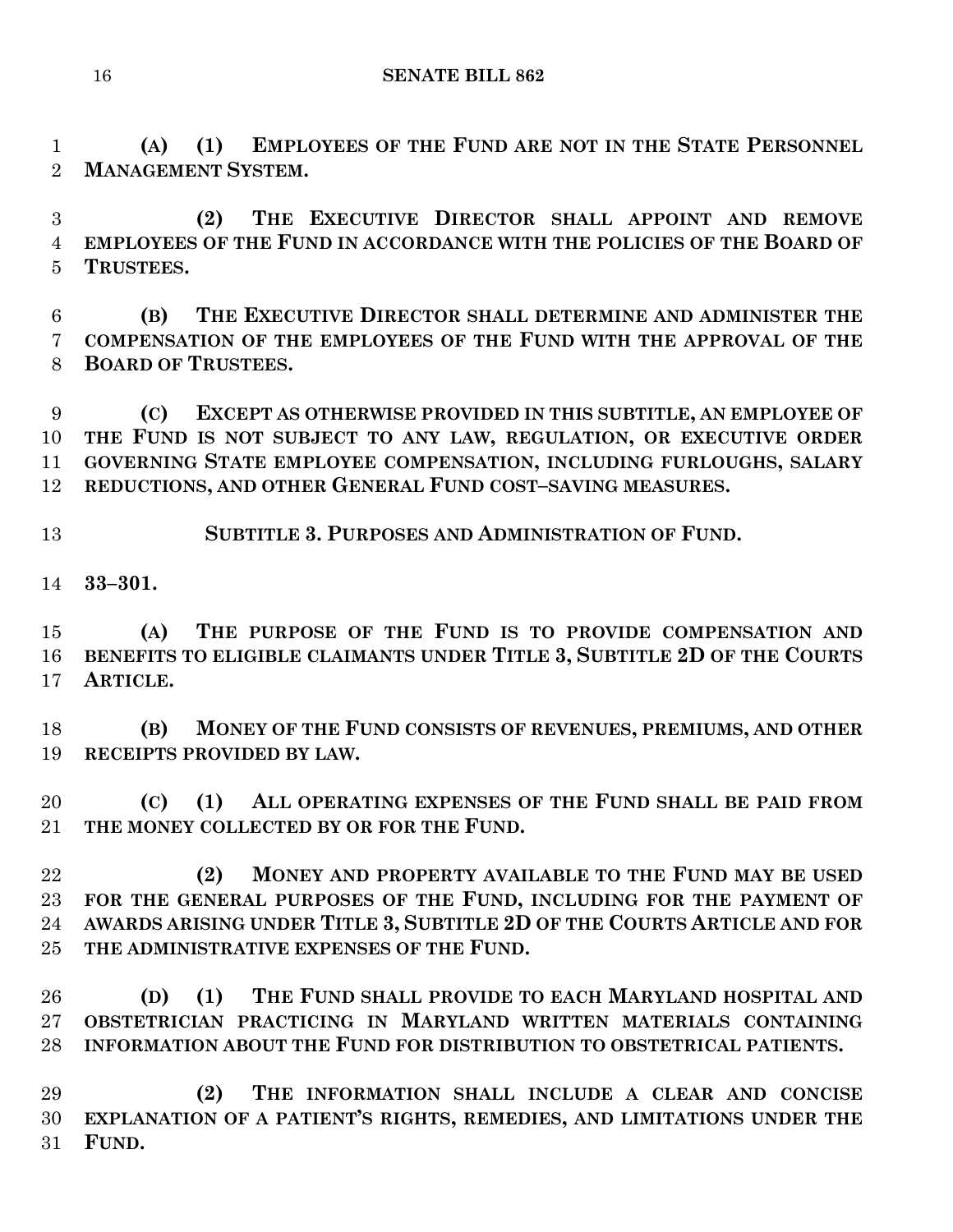**33–302.**

**(A) THE ASSETS OF THE FUND ARE NOT PART OF THE STATE TREASURY.**

 **(B) THE DEBTS AND OBLIGATIONS OF THE FUND ARE NOT A DEBT OF THE STATE OR A PLEDGE OF CREDIT OF THE STATE.**

 **(C) WHEN THE AMOUNT OF MONEY IN THE FUND EXCEEDS THE AMOUNT THAT THE EXECUTIVE DIRECTOR BELIEVES IS LIKELY TO BE REQUIRED IMMEDIATELY, THE BOARD OF TRUSTEES MAY MANAGE THE EXCESS AS THE BOARD OF TRUSTEES CONSIDERS APPROPRIATE AND INVEST THE EXCESS IN INVESTMENTS LEGAL FOR CASUALTY INSURERS UNDER §§ 5–601 THROUGH 5–609 OF THIS ARTICLE.**

 **(D) (1) EACH FISCAL YEAR, THE FUND SHALL ENGAGE AN INDEPENDENT CERTIFIED PUBLIC ACCOUNTANT TO AUDIT THE ACCOUNTS OF THE FUND.**

 **(2) THE COST OF THE AUDIT SERVICES SHALL BE BORNE BY THE FUND AND BE PAID FROM MONEY DESIGNATED FOR SUCH PURPOSES IN THE FUND.**

 **(3) THE AUDIT SHALL BE PERFORMED EACH FISCAL YEAR IN ACCORDANCE WITH GENERALLY ACCEPTED AUDITING STANDARDS AND SHALL INCLUDE TESTS OF THE ACCOUNTING RECORDS AND AUDITING PROCEDURES AS CONSIDERED NECESSARY UNDER THE CIRCUMSTANCES.**

 **(4) THE ANNUAL AUDIT REPORT SHALL BE DISCLOSED TO THE PUBLIC.**

 **(E) (1) EACH FISCAL YEAR, THE FUND SHALL ENGAGE A QUALIFIED ACTUARY WHO IS A MEMBER OF THE AMERICAN ACADEMY OF ACTUARIES TO INVESTIGATE THE REQUIREMENTS OF THE FUND AND PROVIDE AN ACTUARIAL OPINION OF THE VALUATION OF THE ASSETS AND LIABILITIES OF THE FUND.**

 **(2) THE ACTUARY SHALL PRODUCE A STATEMENT OF ACTUARIAL OPINION CONCERNING THE VALUATION OF THE FUND'S ASSETS AND LIABILITIES AND THE ADEQUACY OF THE ASSETS, WHICH THE BOARD OF TRUSTEES SHALL DISCLOSE TO THE PUBLIC.**

**33–303.**

 **(A) FOR EACH FISCAL YEAR, BASED ON THE ANNUAL STATEMENT OF ACTUARIAL OPINION, THE BOARD OF TRUSTEES OF THE FUND SHALL:**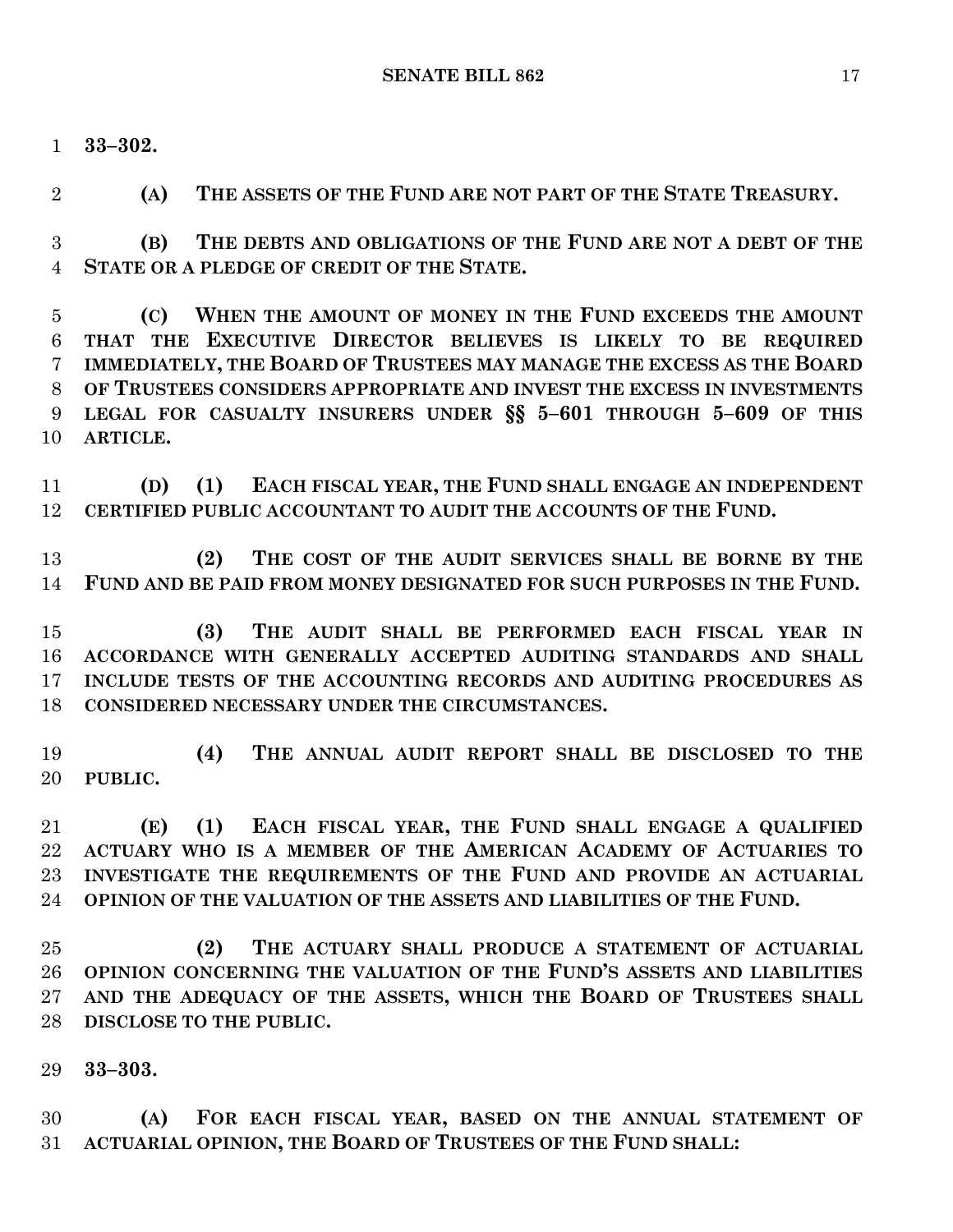**(1) DETERMINE THE AMOUNT REQUIRED TO FINANCE AND** 

 **ADMINISTER THE FUND; AND (2) PROVIDE NOTICE OF THE AMOUNT TO THE COMMISSION ON OR BEFORE MARCH 1 EACH YEAR. (B) (1) ON OR BEFORE THE BEGINNING OF EACH FISCAL YEAR, THE COMMISSION SHALL: (I) ASSESS PREMIUMS FOR ALL MARYLAND HOSPITALS; AND (II) INCREASE HOSPITAL RATES TOTALING THE AMOUNT DETERMINED BY THE BOARD OF TRUSTEES OF THE FUND THAT IS REQUIRED TO FINANCE AND ADMINISTER THE FUND. (2) (I) THE COMMISSION SHALL ADOPT REGULATIONS THAT SPECIFY THE METHODOLOGY FOR THE ASSESSMENT OF PREMIUMS. (II) THE COMMISSION'S ASSESSMENT METHODOLOGY SHALL: 1. ACCOUNT FOR GEOGRAPHIC DIFFERENCES AMONG HOSPITALS; 2. ACCOUNT FOR DIFFERENCES AMONG HOSPITALS' HISTORICAL CLAIMS EXPERIENCE INVOLVING BIRTHS IN EACH HOSPITAL; AND 3. DISTINGUISH BETWEEN HOSPITALS THAT PROVIDE OBSTETRICAL SERVICES AND THOSE THAT DO NOT. (III) IN DETERMINING HOSPITAL RATES UNDER TITLE 19,**

 **SUBTITLE 2 OF THE HEALTH – GENERAL ARTICLE, THE COMMISSION SHALL INCREASE RATES TO ACCOUNT FOR THE AMOUNT OF THE PREMIUMS, AND THE RESULTING INCREASE MAY NOT BE CONSIDERED IN DETERMINING THE REASONABLENESS OF RATES OR HOSPITAL FINANCIAL PERFORMANCE UNDER COMMISSION METHODOLOGIES.**

 **(C) (1) ON OR BEFORE SEPTEMBER 1 EACH YEAR, EACH HOSPITAL ASSESSED WITH PREMIUMS UNDER THIS SECTION SHALL PAY THE PREMIUM AMOUNTS TO THE COMMISSION.**

 **(2) THE COMMISSION SHALL COLLECT THE PREMIUM AMOUNTS FROM HOSPITALS AND PAY THE PREMIUM AMOUNTS TO THE FUND FOR THE**